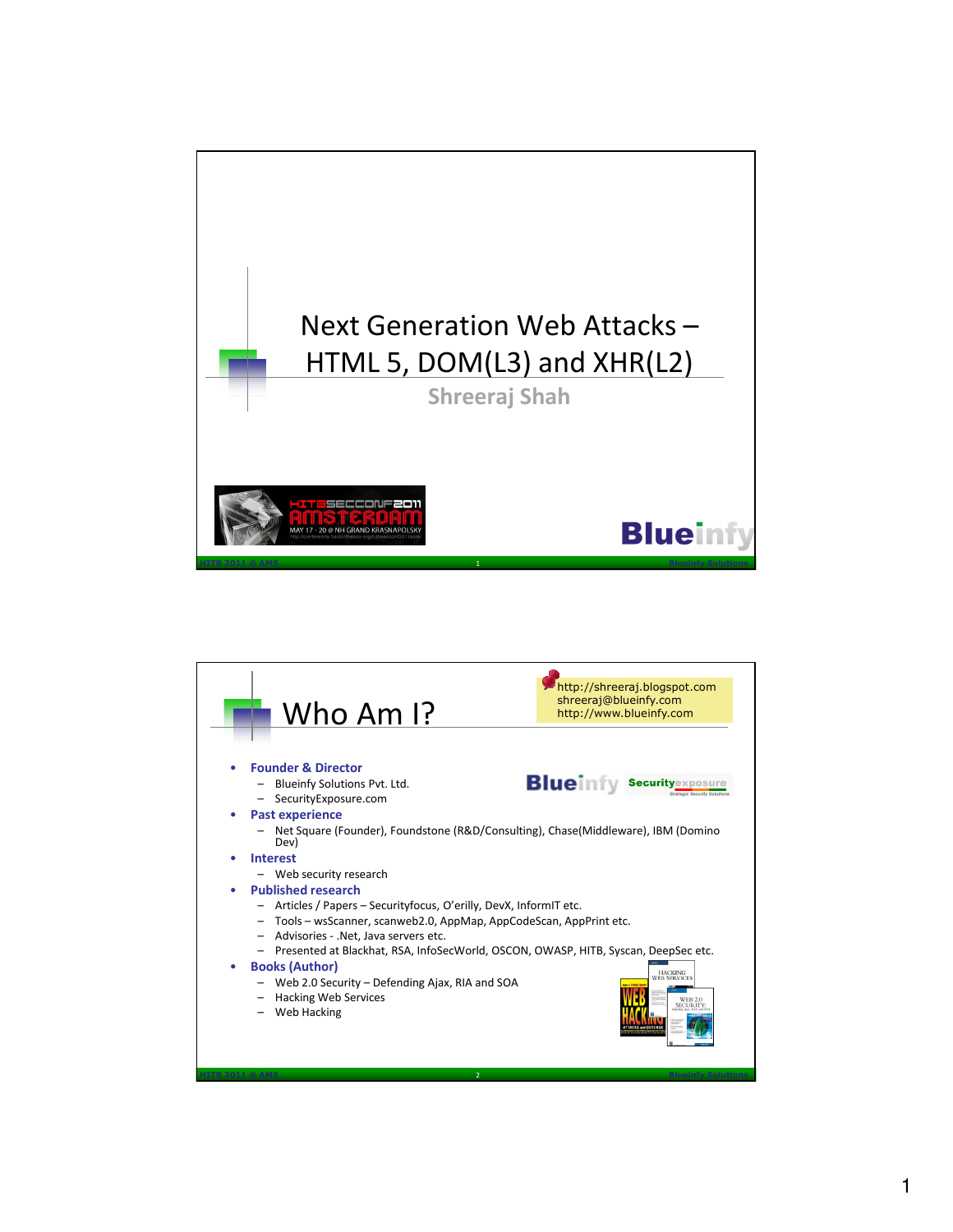

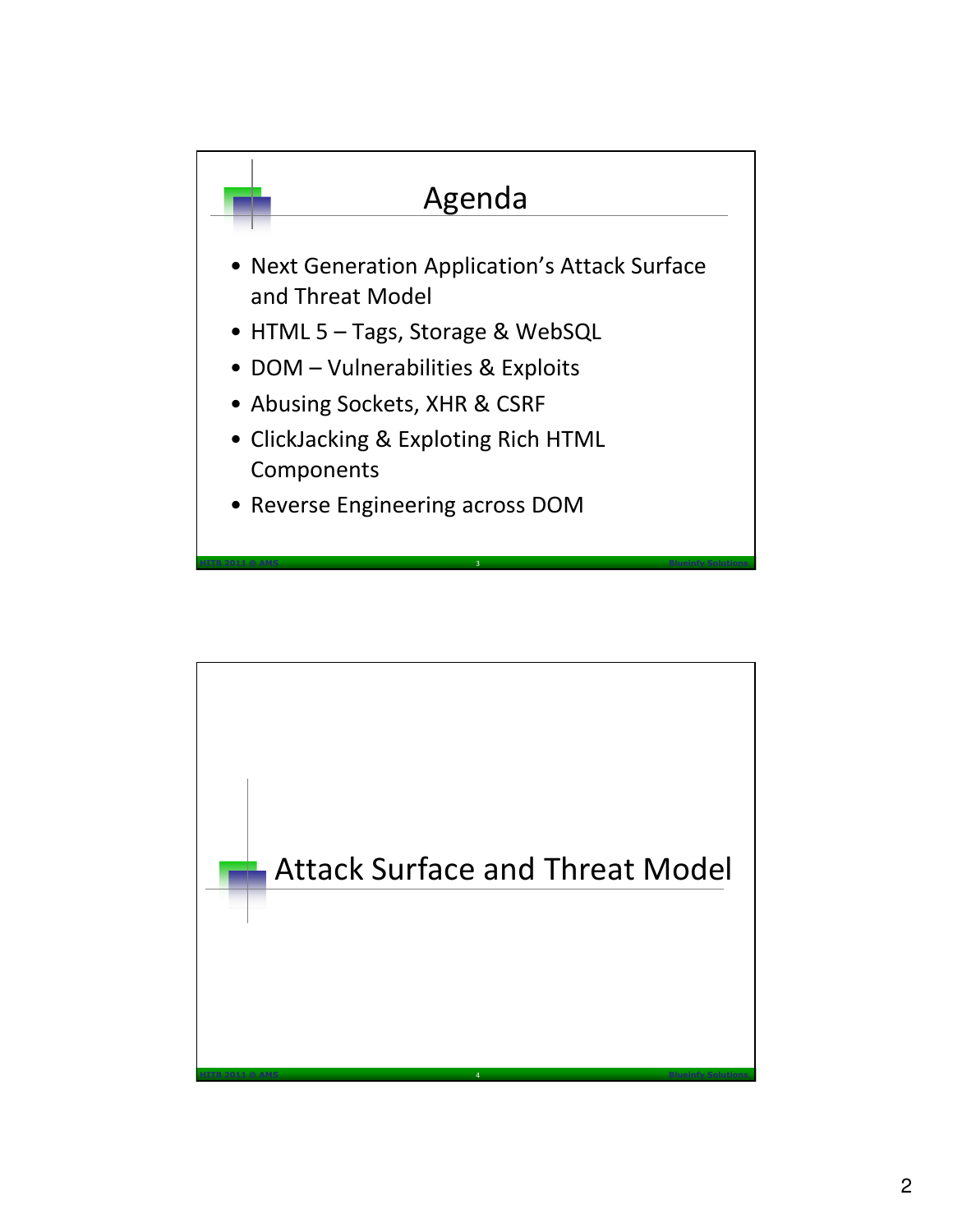

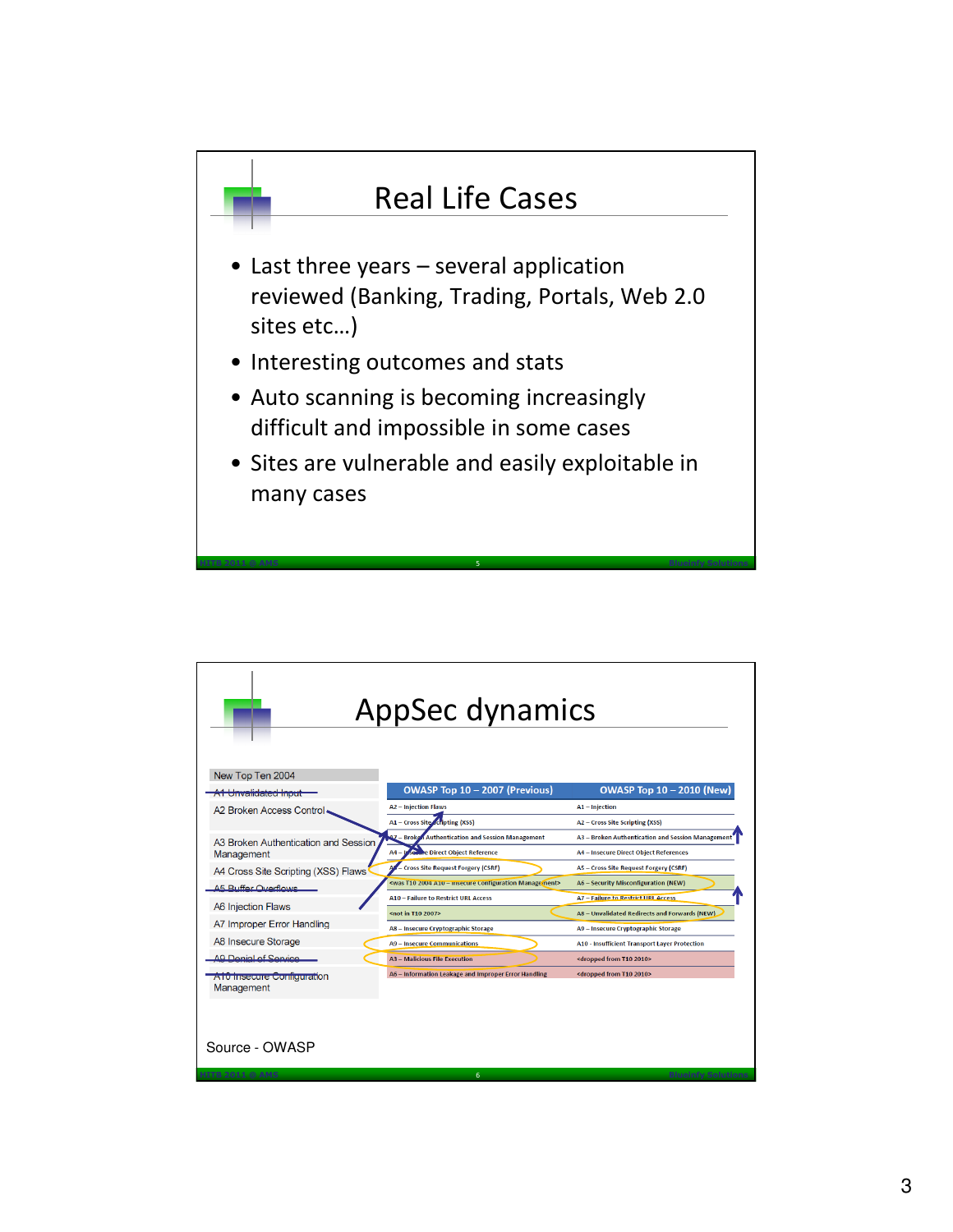

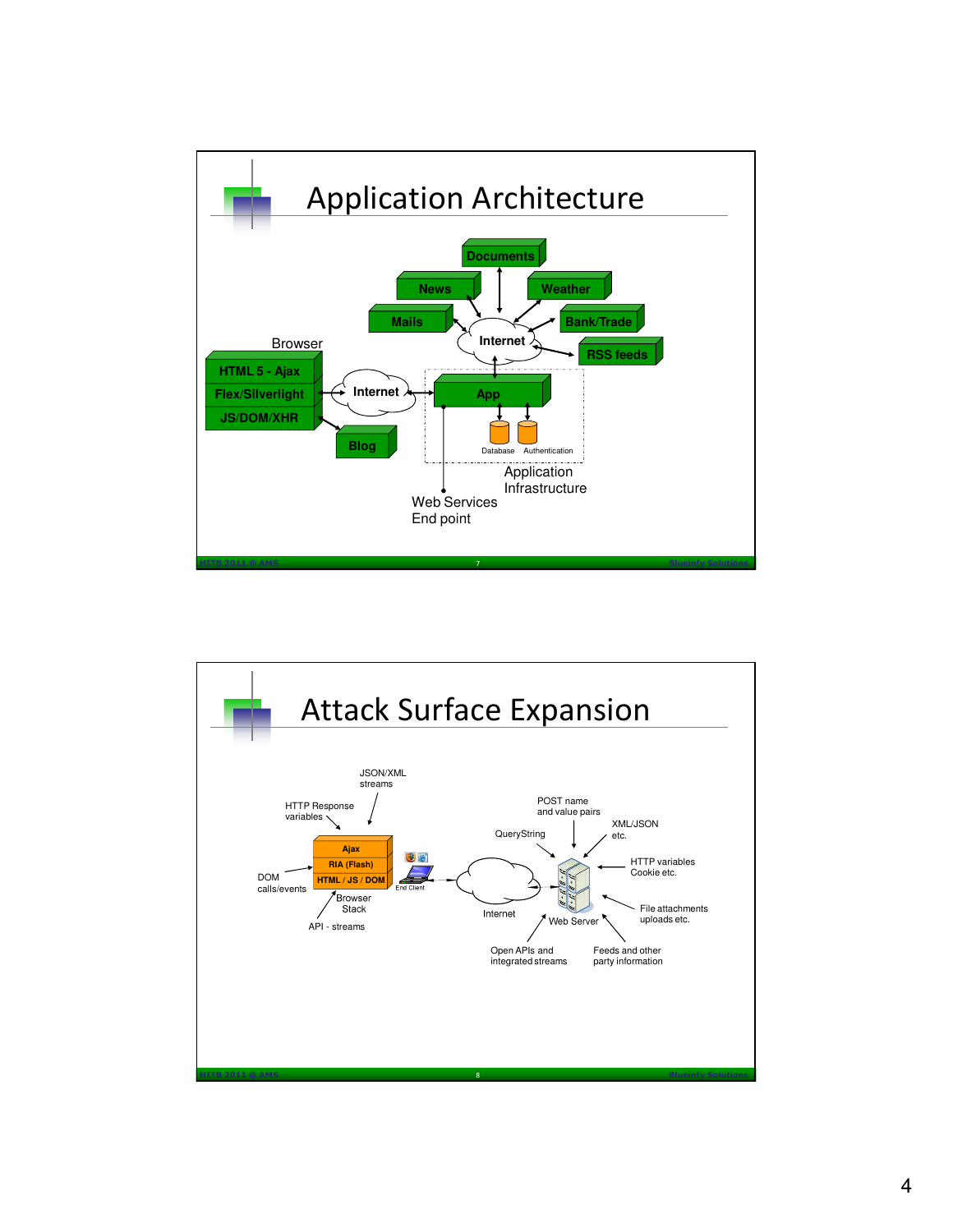

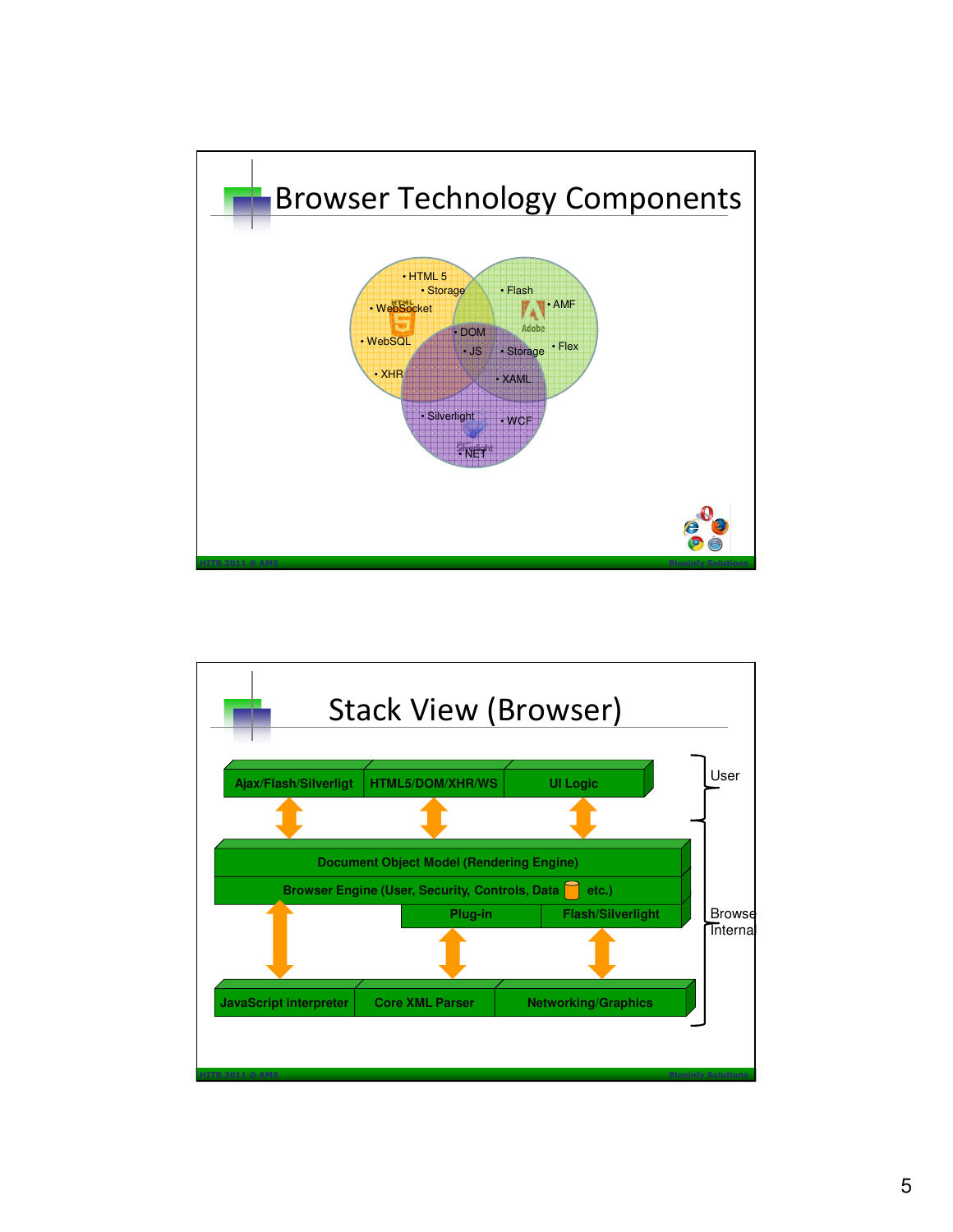

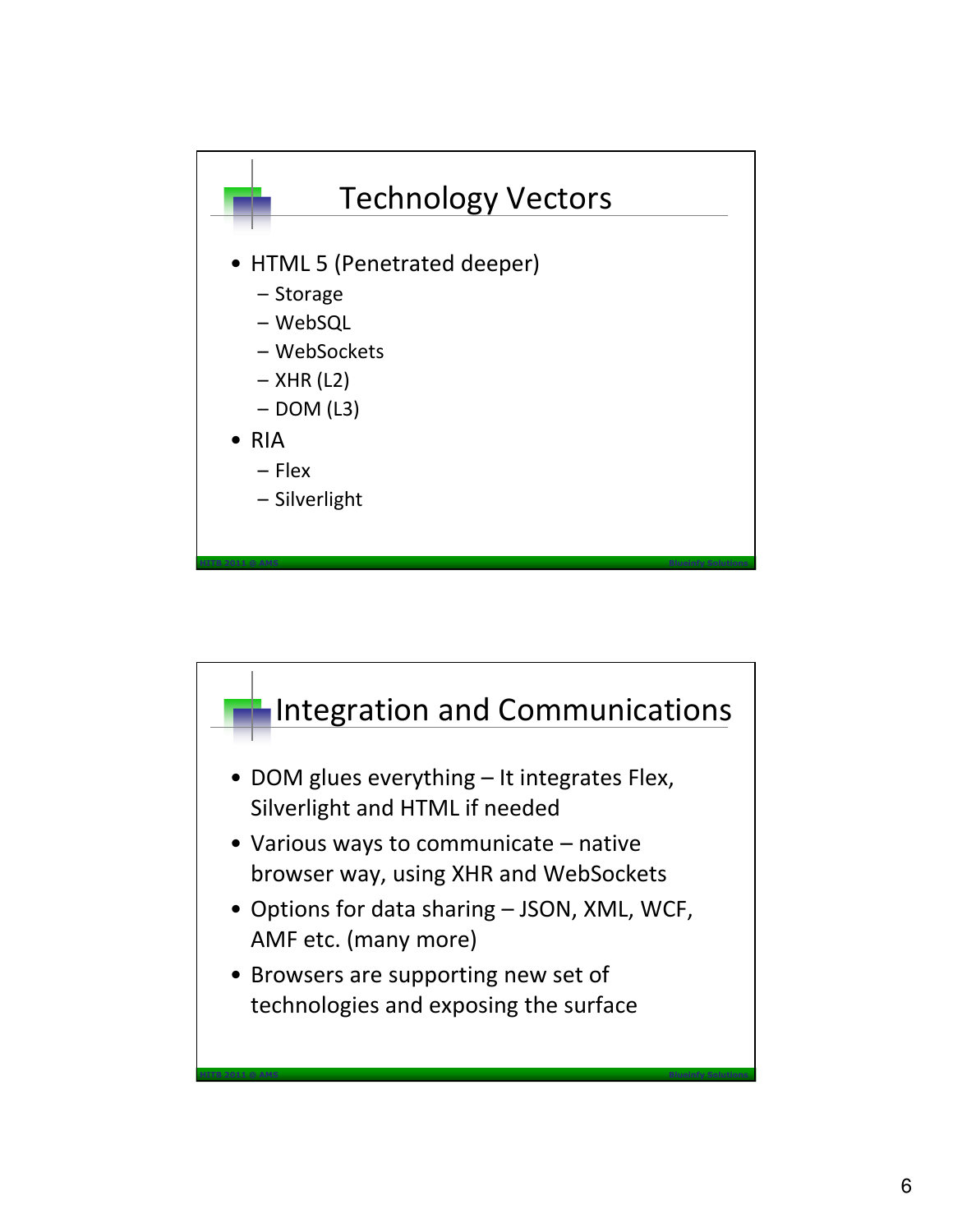

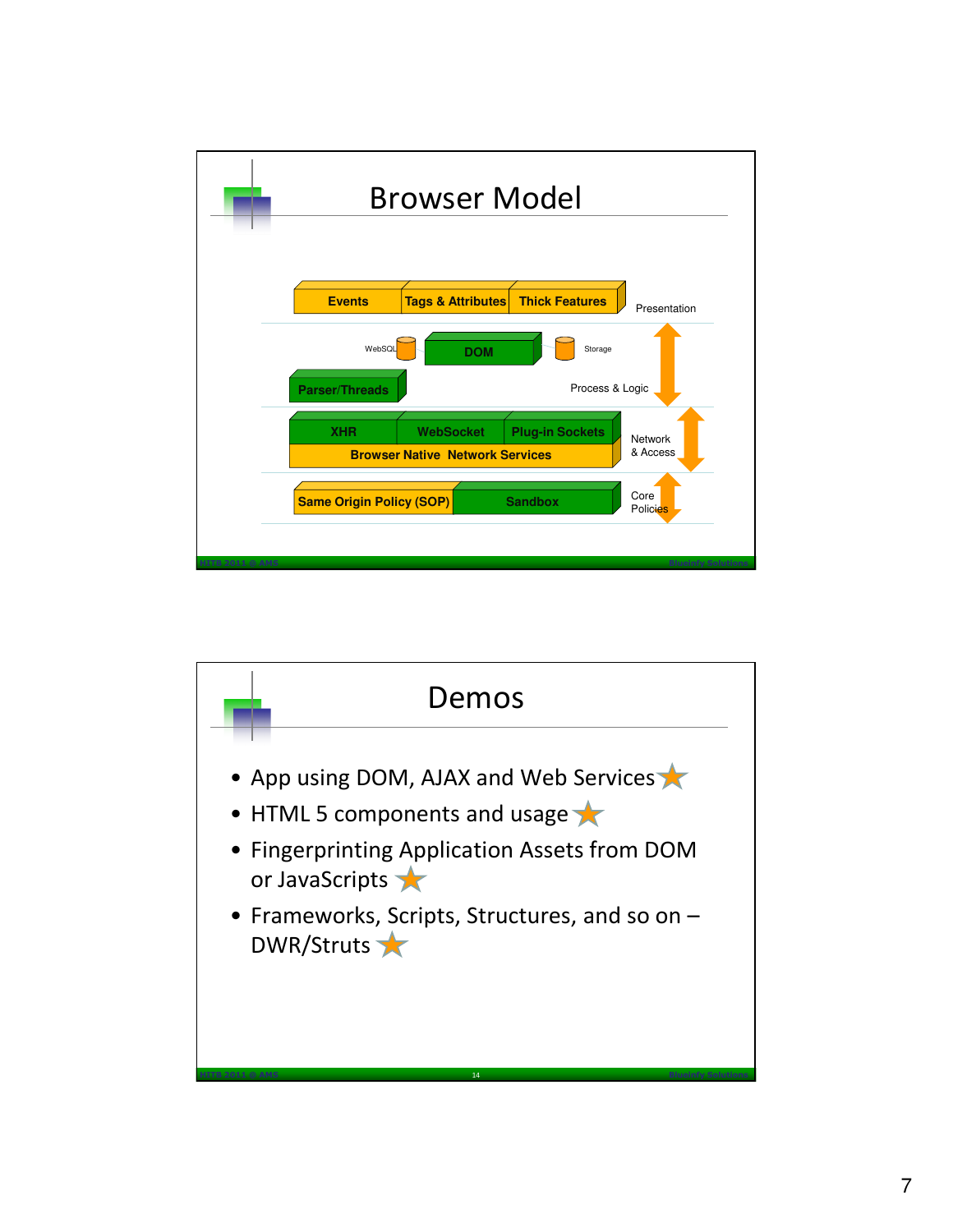

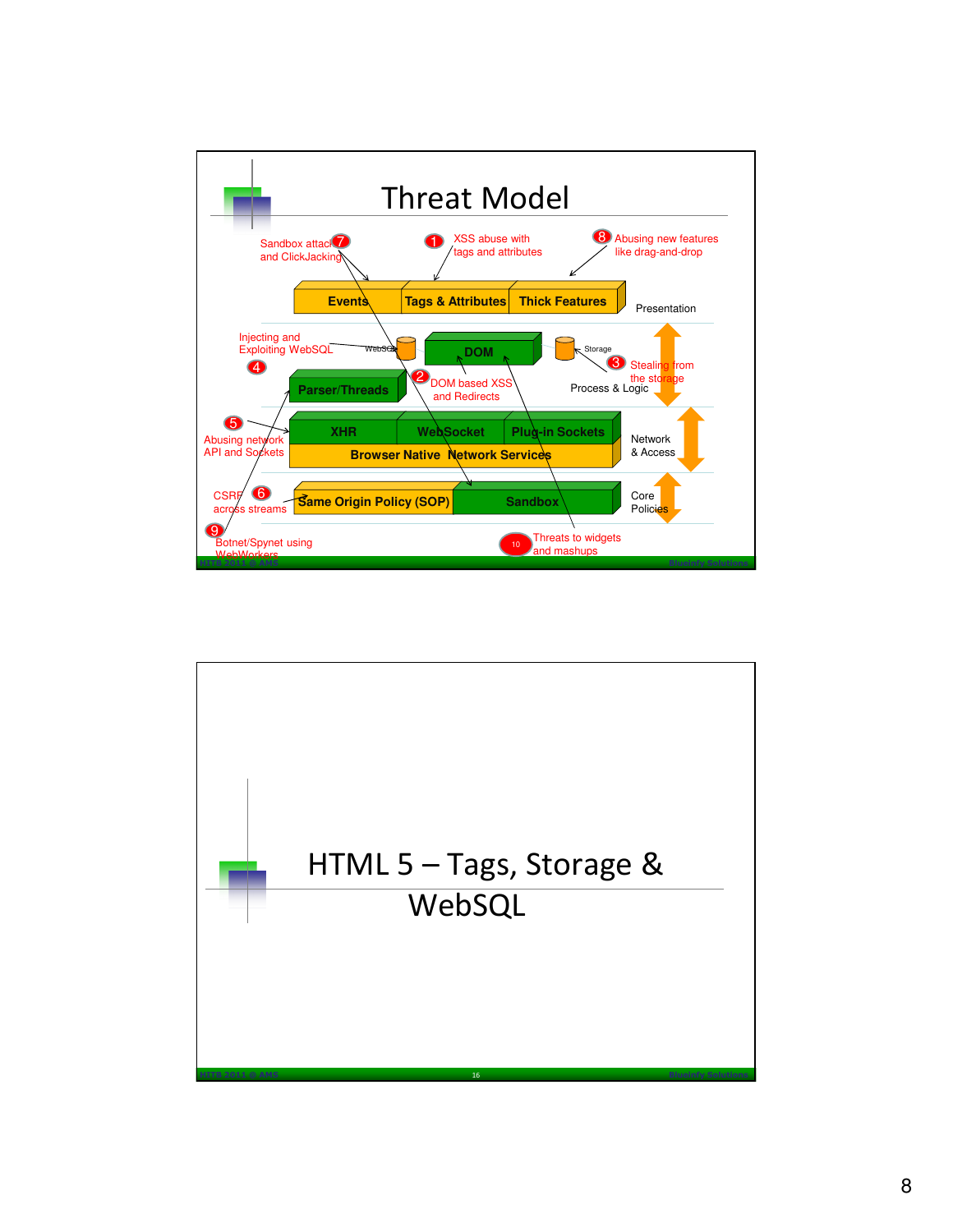

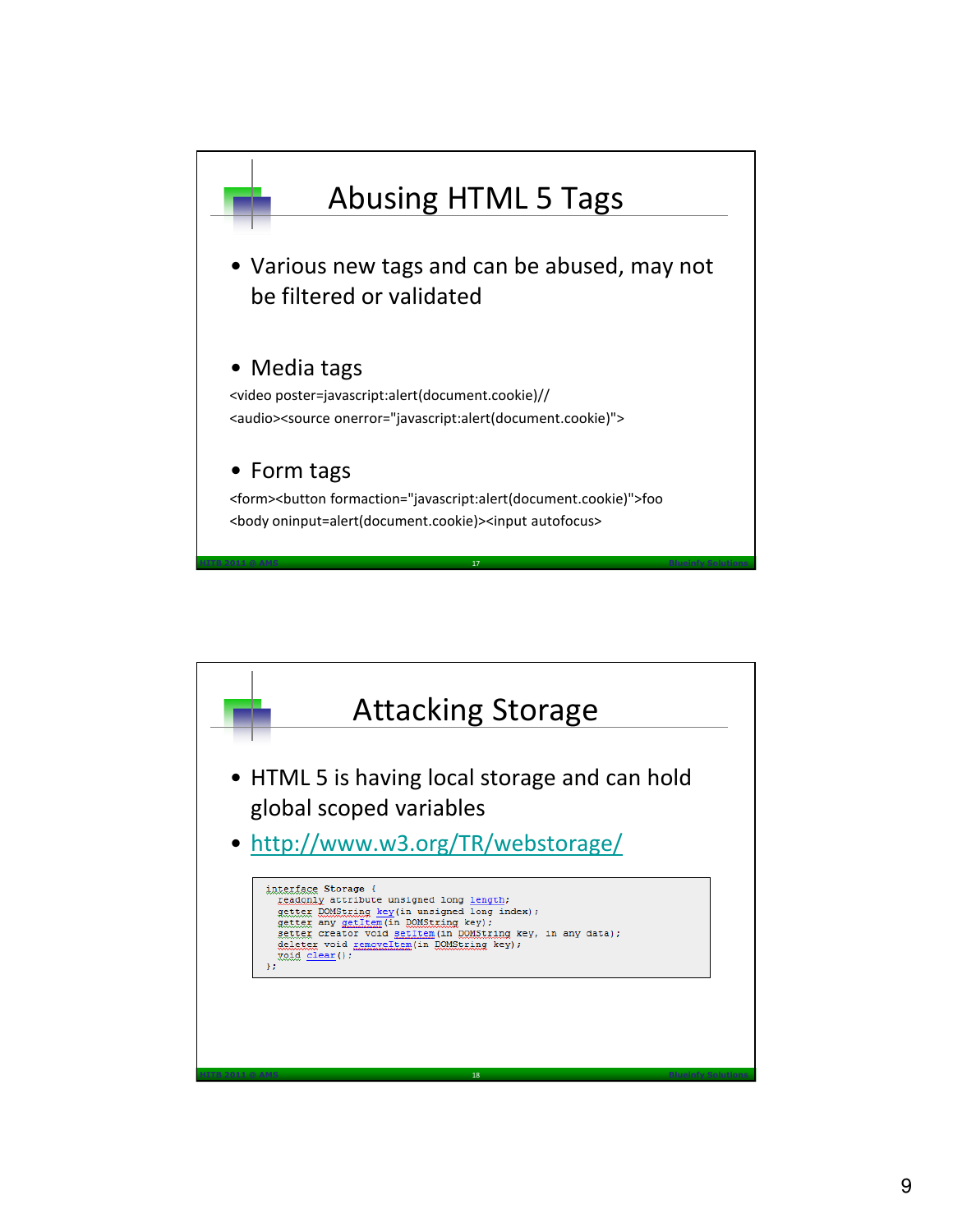

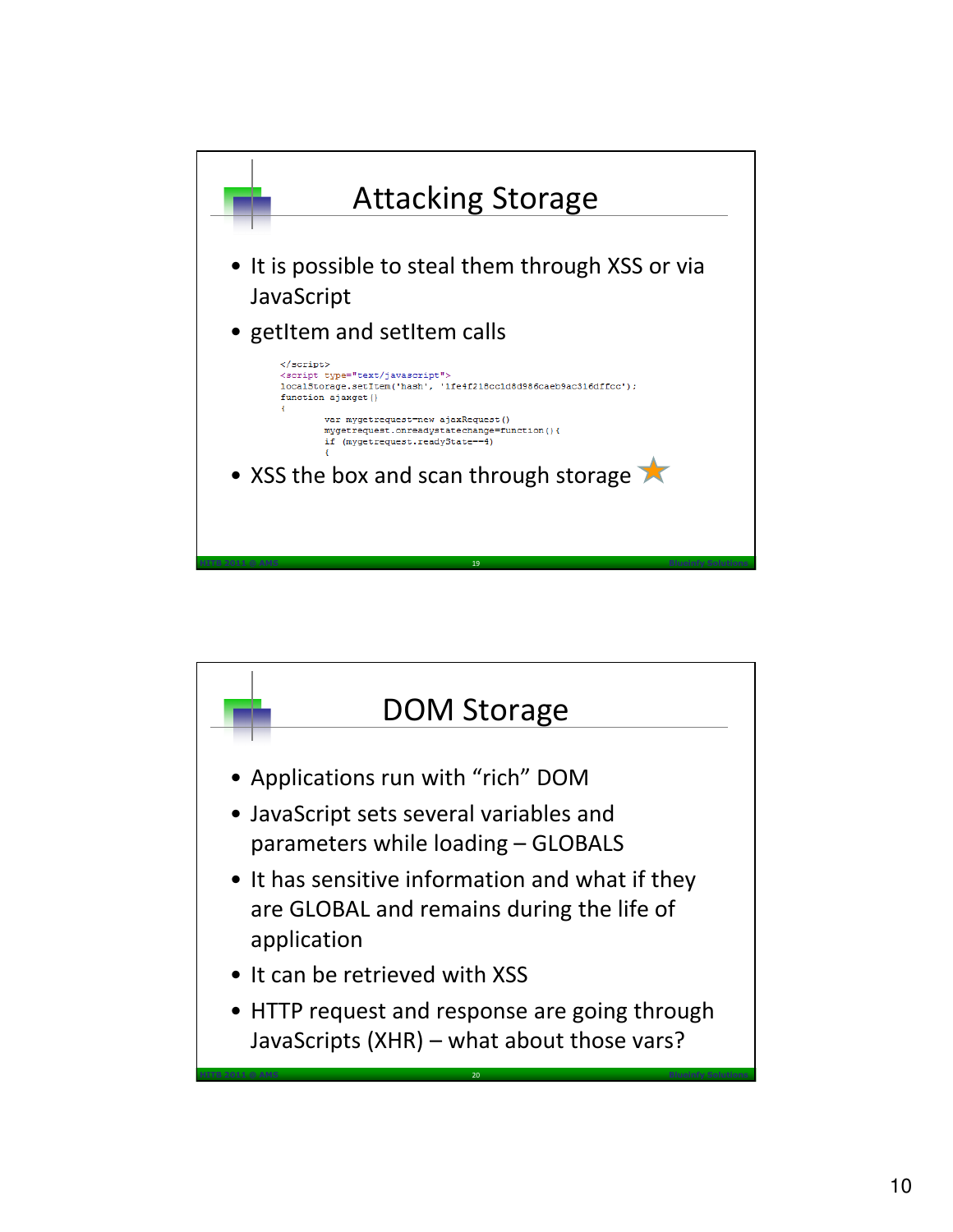

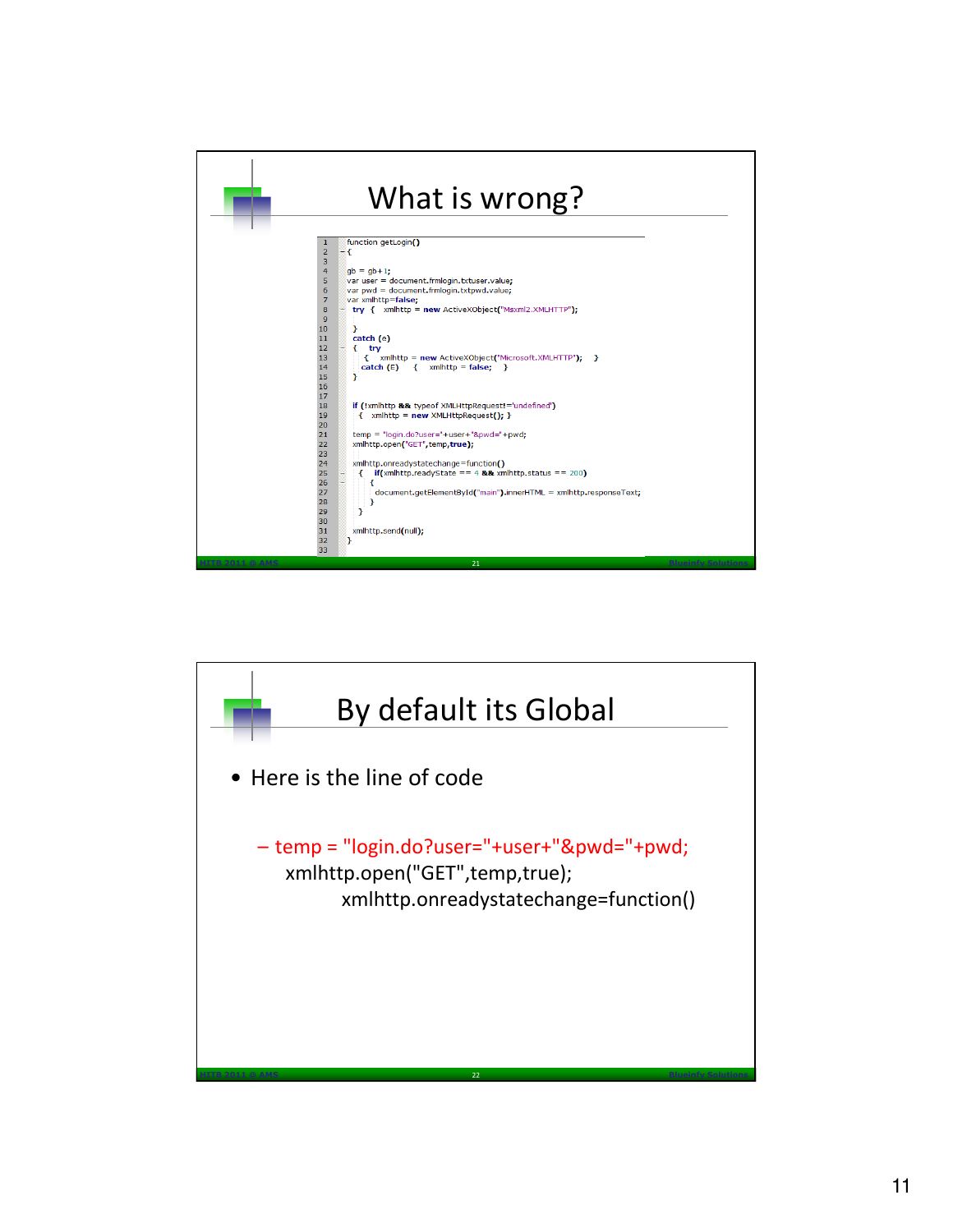

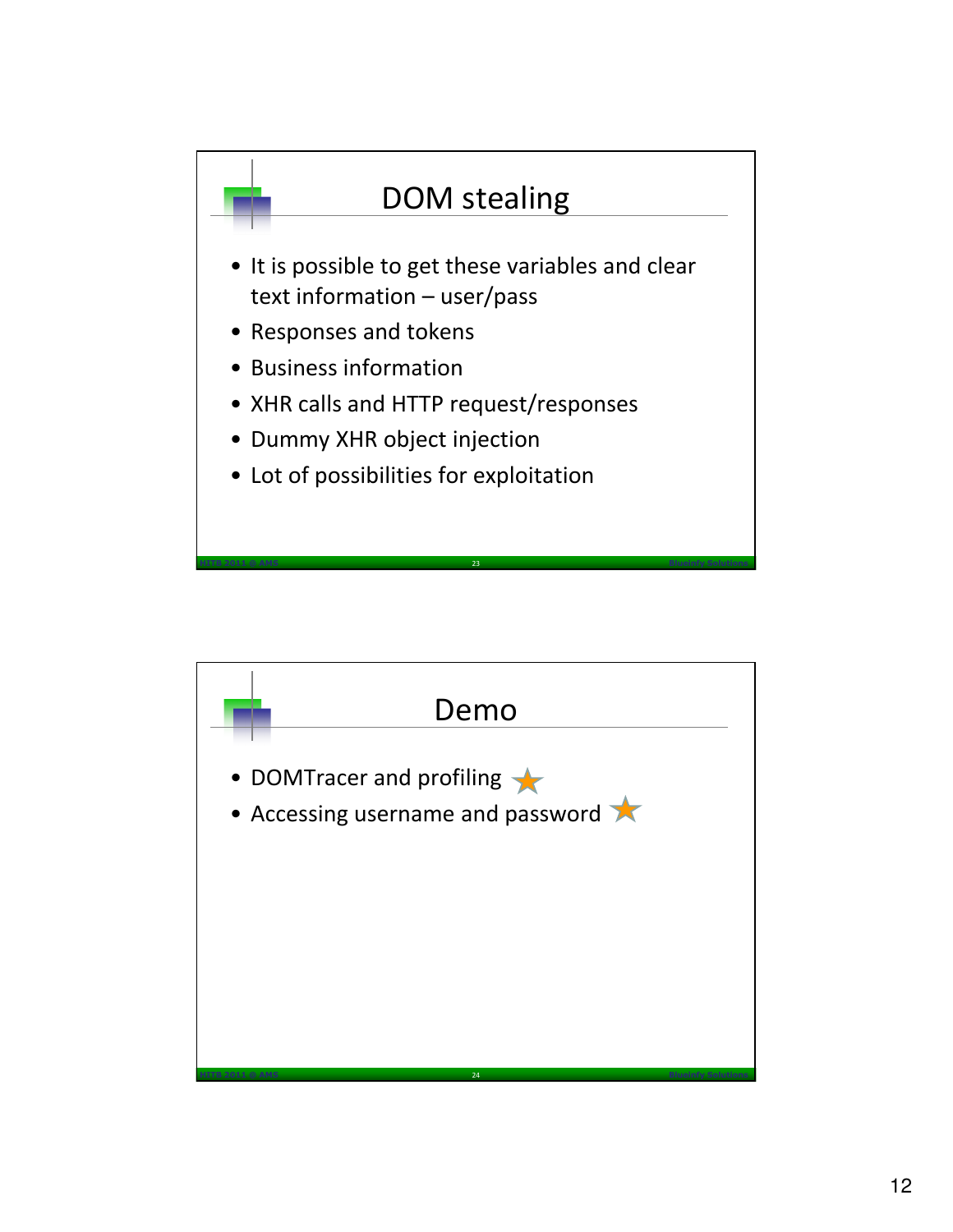

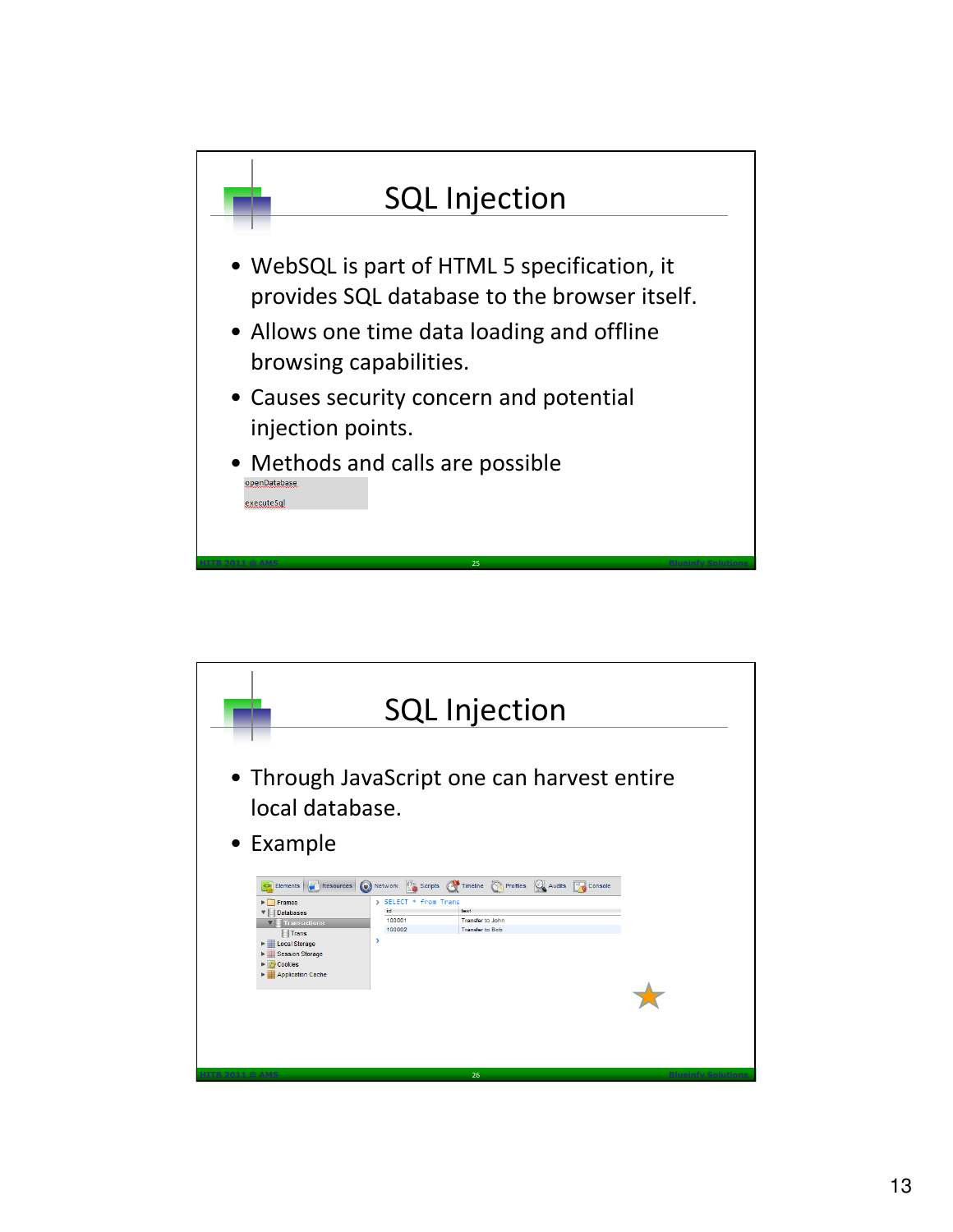

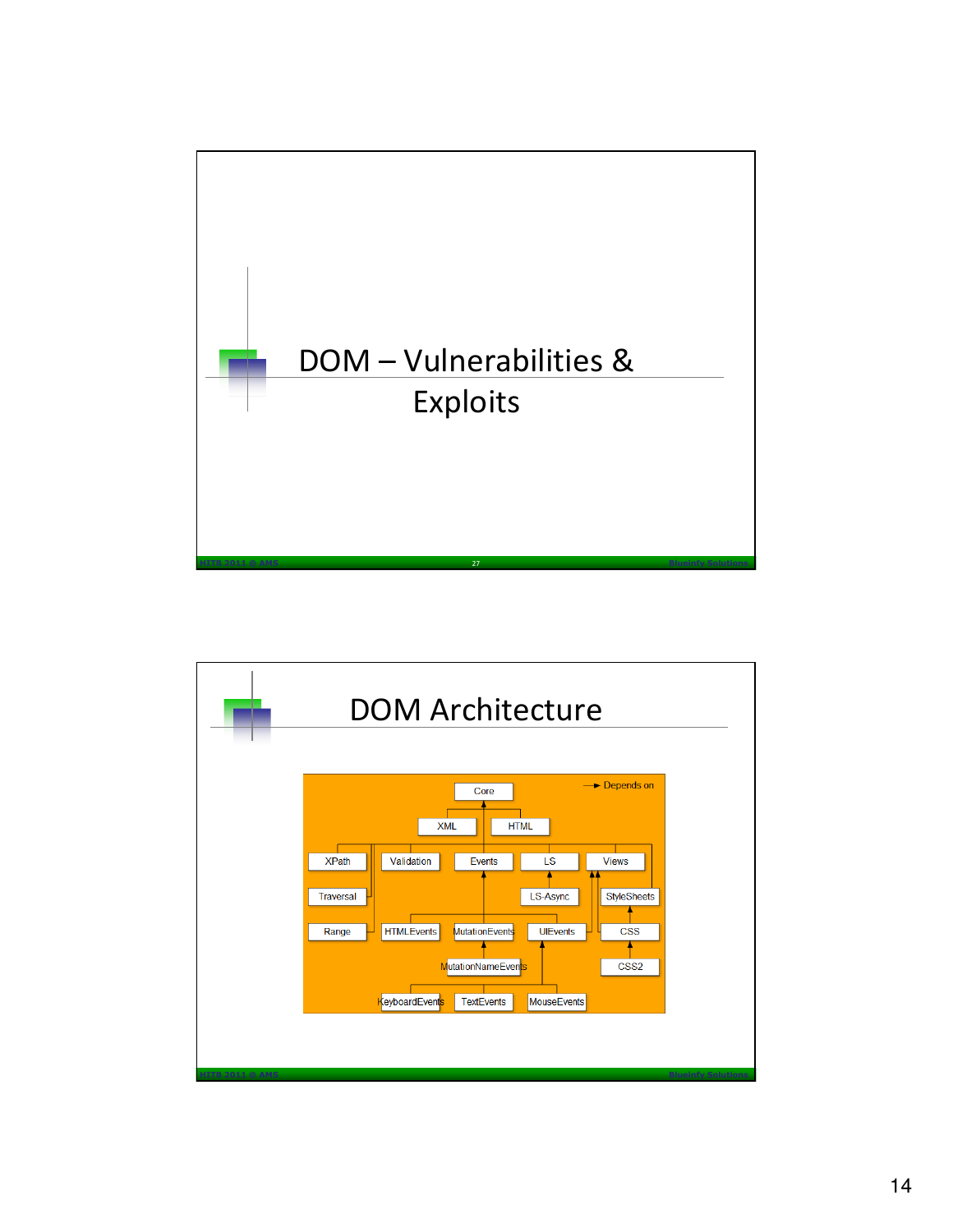

| <b>DOM Calls</b>                                                                                                                                                                                             |                                                                                                                                                                   |
|--------------------------------------------------------------------------------------------------------------------------------------------------------------------------------------------------------------|-------------------------------------------------------------------------------------------------------------------------------------------------------------------|
|                                                                                                                                                                                                              |                                                                                                                                                                   |
| Console HTML CSS Script DOM<br>Net                                                                                                                                                                           |                                                                                                                                                                   |
| $\Xi$ GET http://localhost/demos/ajax/ajax-struct/myjson.txt (63ms)                                                                                                                                          |                                                                                                                                                                   |
| <b>Headers</b> Response                                                                                                                                                                                      |                                                                                                                                                                   |
| ( "firstName": "John", "lastName": "Smith", "address": { "streetAddress": "21 2nd Street", "city": "New<br>York", "state": "NY", "postalCode": 10021 }, "phoneNumbers": [ "212 732-1234", "646 123-4567" ] } |                                                                                                                                                                   |
| Inspect Clear Profile<br><b>XMI</b>                                                                                                                                                                          | Inspect Clear Profile<br>I <b>S-S</b> cri                                                                                                                         |
| Console HTML CSS Script DOM<br>Net                                                                                                                                                                           | Console HTML CSS Script DOM<br>Net                                                                                                                                |
| GET http://localhost/demos/ajax/ajax-struct/profile.xml (47ms)                                                                                                                                               | $\Box$ GET http://localhost/demos/ajax/ajax-struct/js.txt (62ms)                                                                                                  |
| <b>Headers</b> Response                                                                                                                                                                                      | <b>Headers</b> Response                                                                                                                                           |
| xml version="1.0" encoding="UTF-8"?<br><profile><br/><firstname>John</firstname></profile>                                                                                                                   | firstname="John";<br>lastname="Smith":<br>number="212-234-9080";                                                                                                  |
| <lastname>Smith</lastname><br><number>212-675-3292</number>                                                                                                                                                  |                                                                                                                                                                   |
|                                                                                                                                                                                                              | JS-Object<br>Inspect Clear Profile                                                                                                                                |
|                                                                                                                                                                                                              | Console HTML CSS Script<br><b>DOM</b><br>Net<br>GET http://localhost/demos/ajax/ajax-struct/js-object.txt (47ms)                                                  |
| Inspect Clear Profile                                                                                                                                                                                        |                                                                                                                                                                   |
| <b>Console</b><br>HTML CSS Script DOM Net                                                                                                                                                                    | <b>Headers</b> Response                                                                                                                                           |
| E GET http://localhost/demos/ajax/ajax-struct/array.txt (78ms)<br><b>Headers Response</b>                                                                                                                    | $profile = f$<br>firstname : "John",<br>lastname : "Smith",<br>number : "212-234-6758".                                                                           |
| new Array("John", "Smith", "212-456-2323")                                                                                                                                                                   | showfirstname : function() {return this. firstname},<br>showlastname : function() {return this. lastname},<br>shownumber : function(){return this.number}.<br>) s |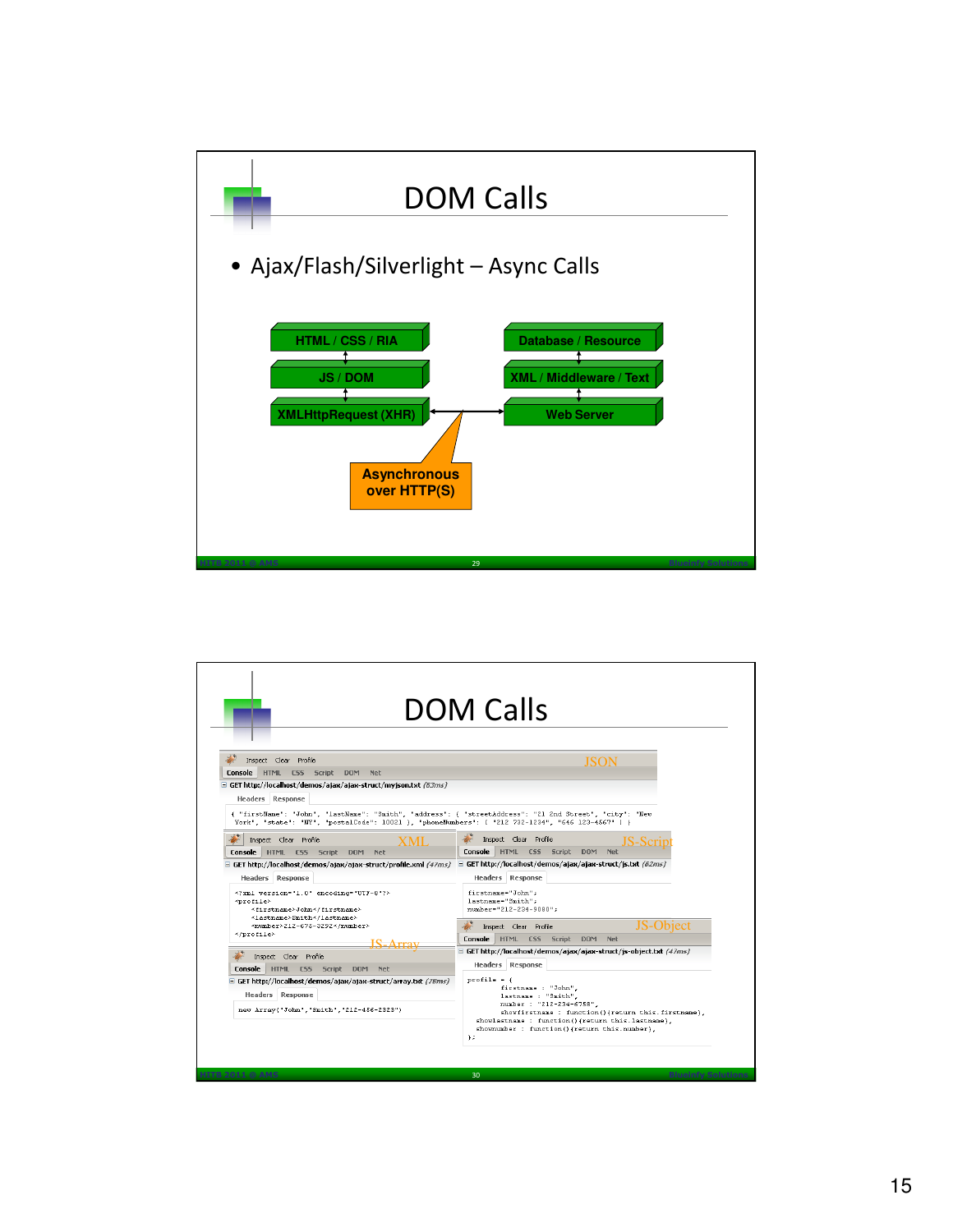

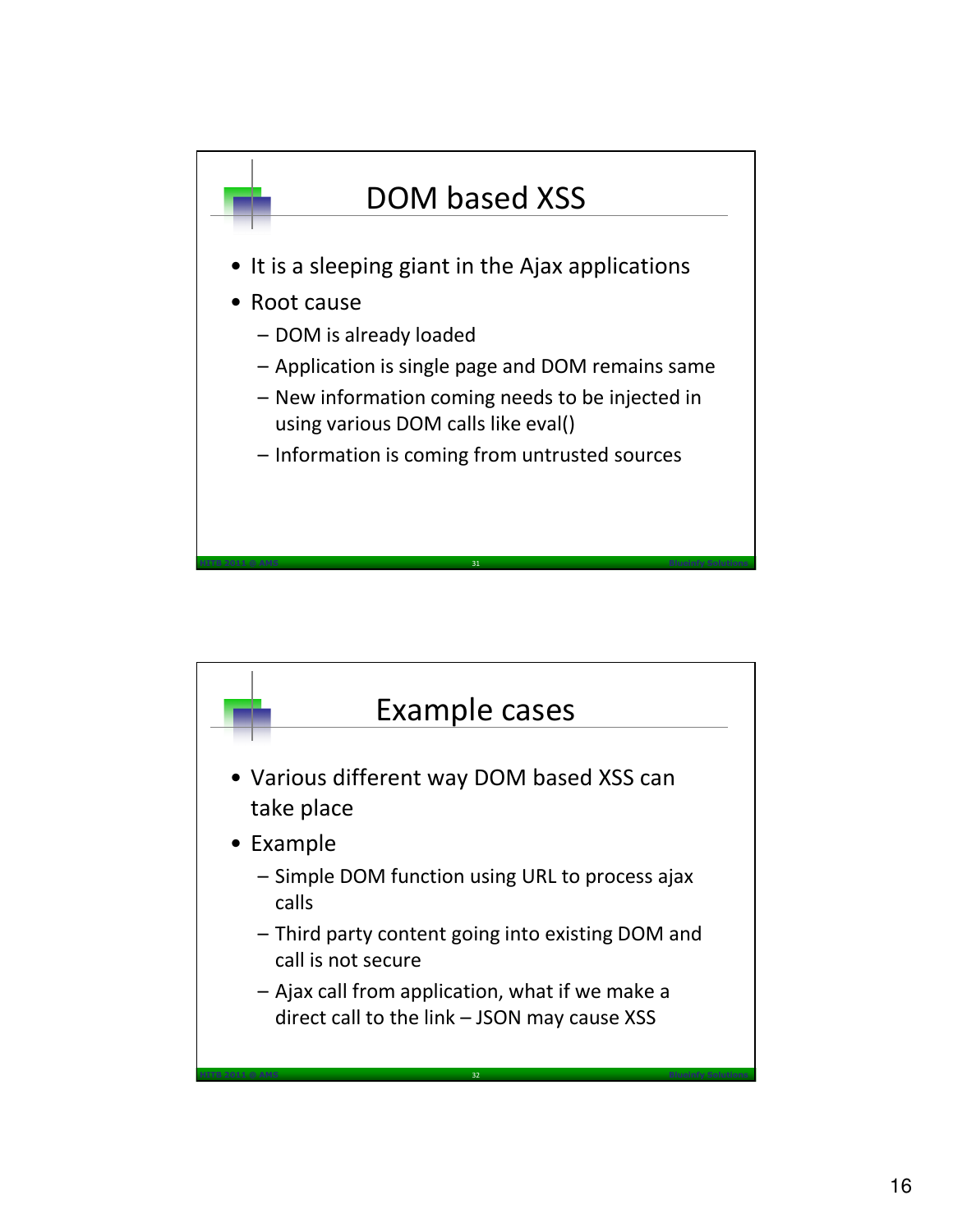

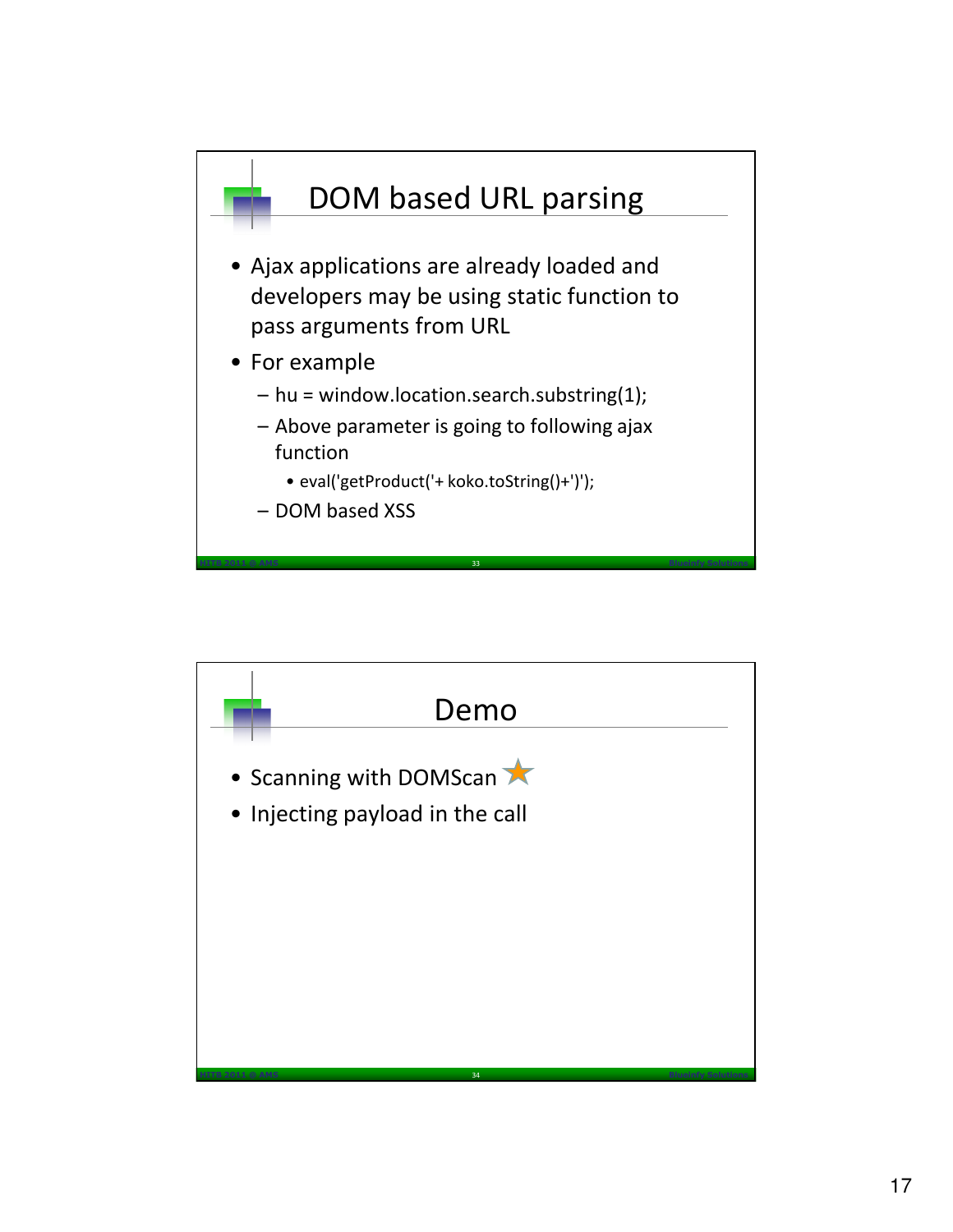

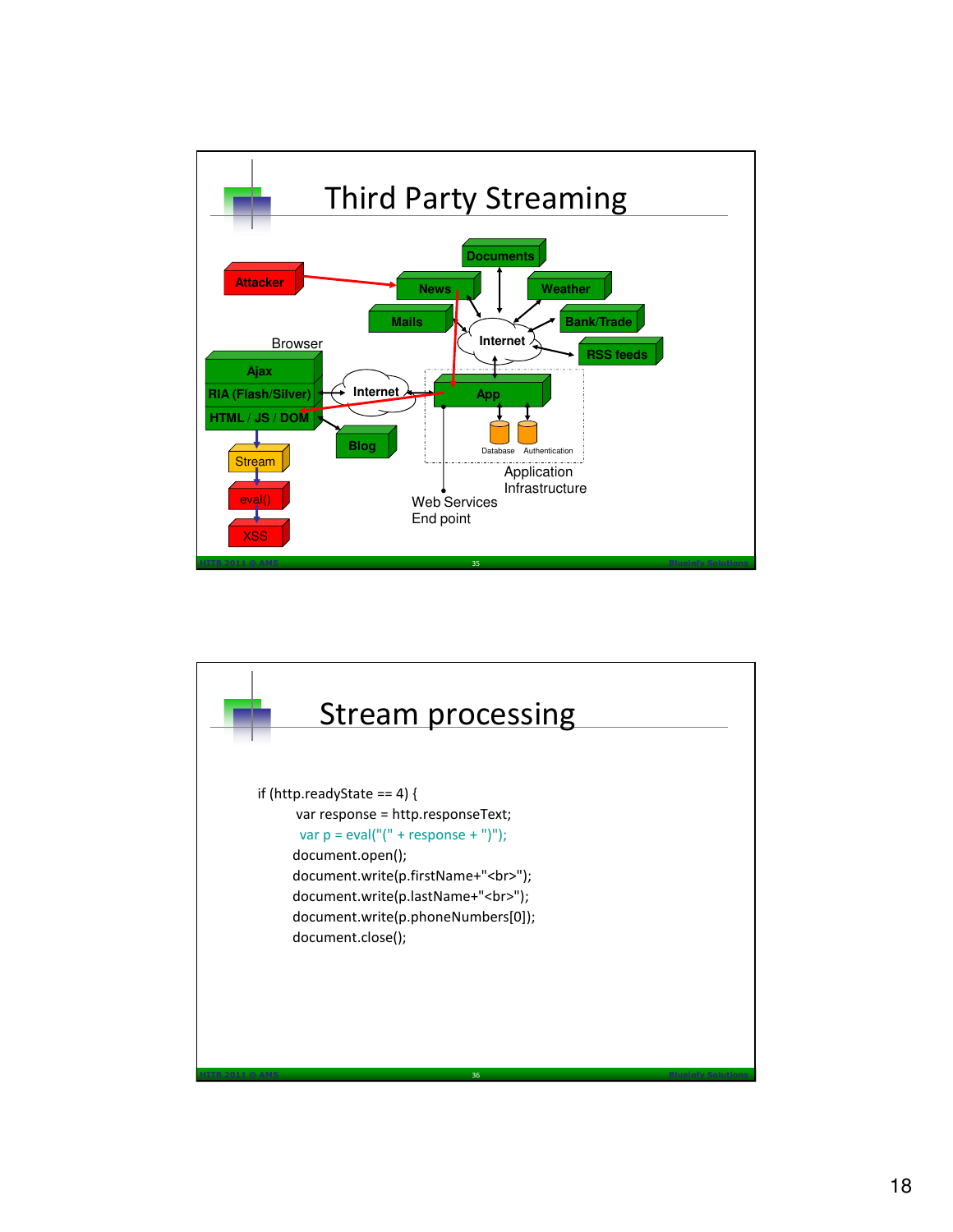

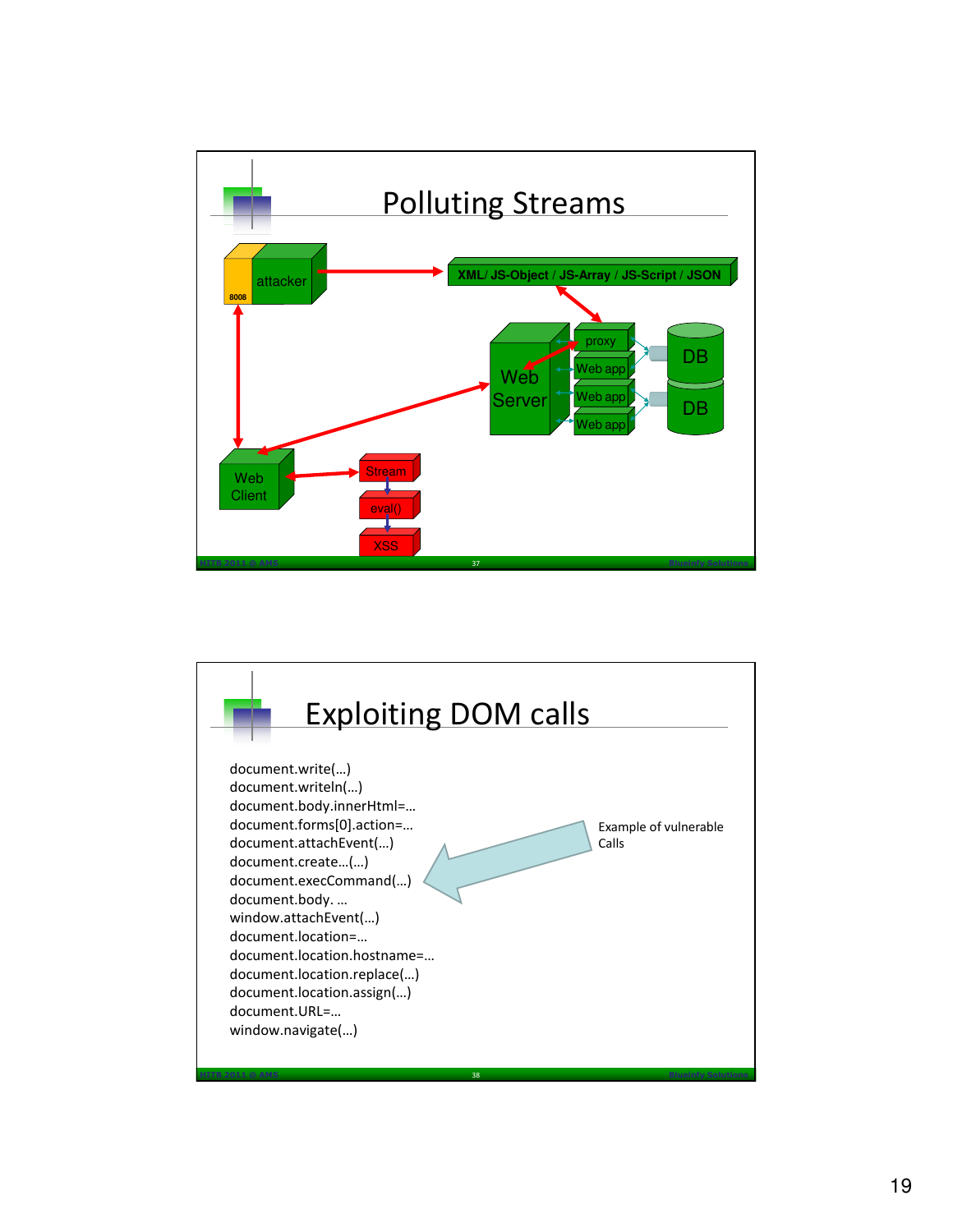

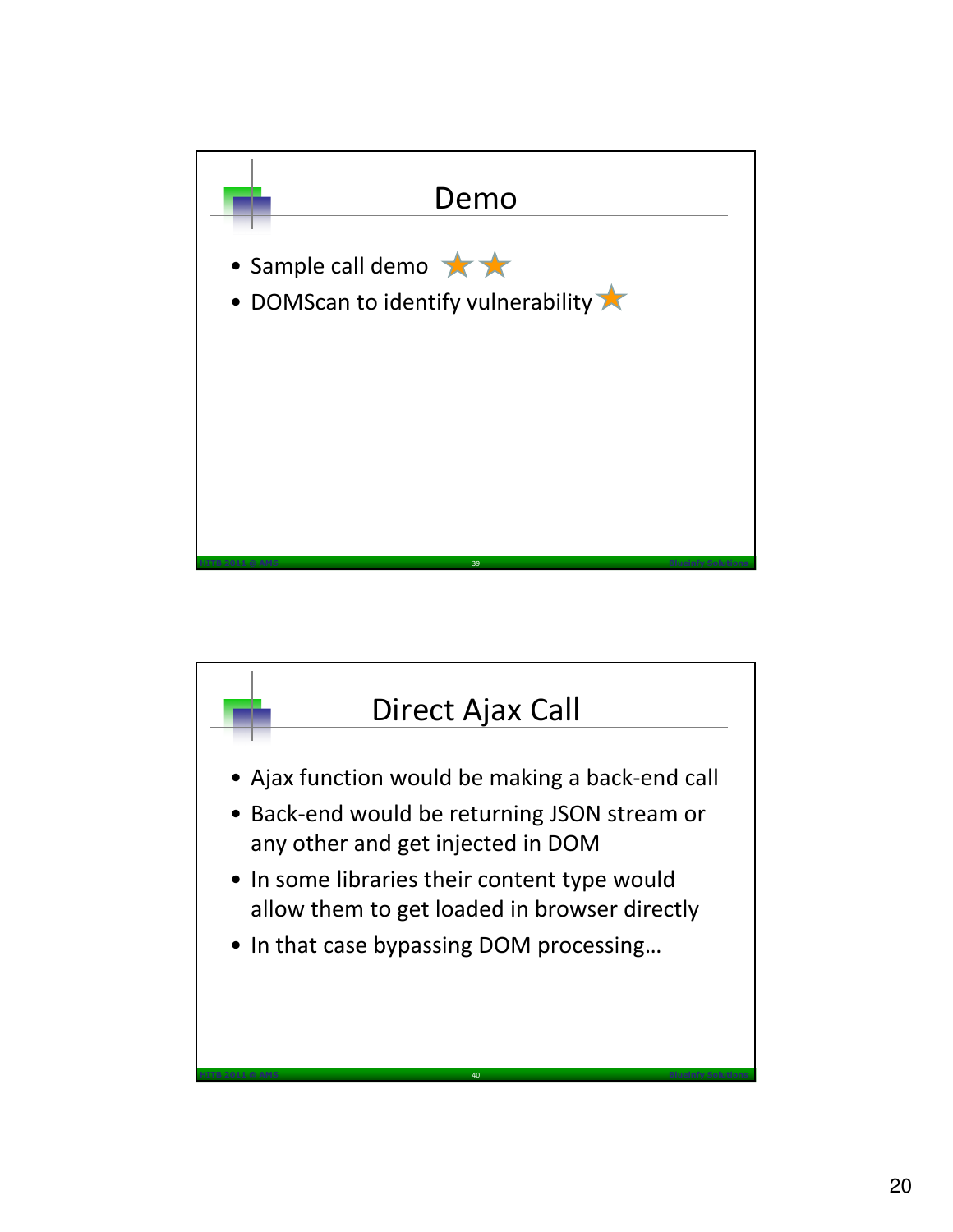

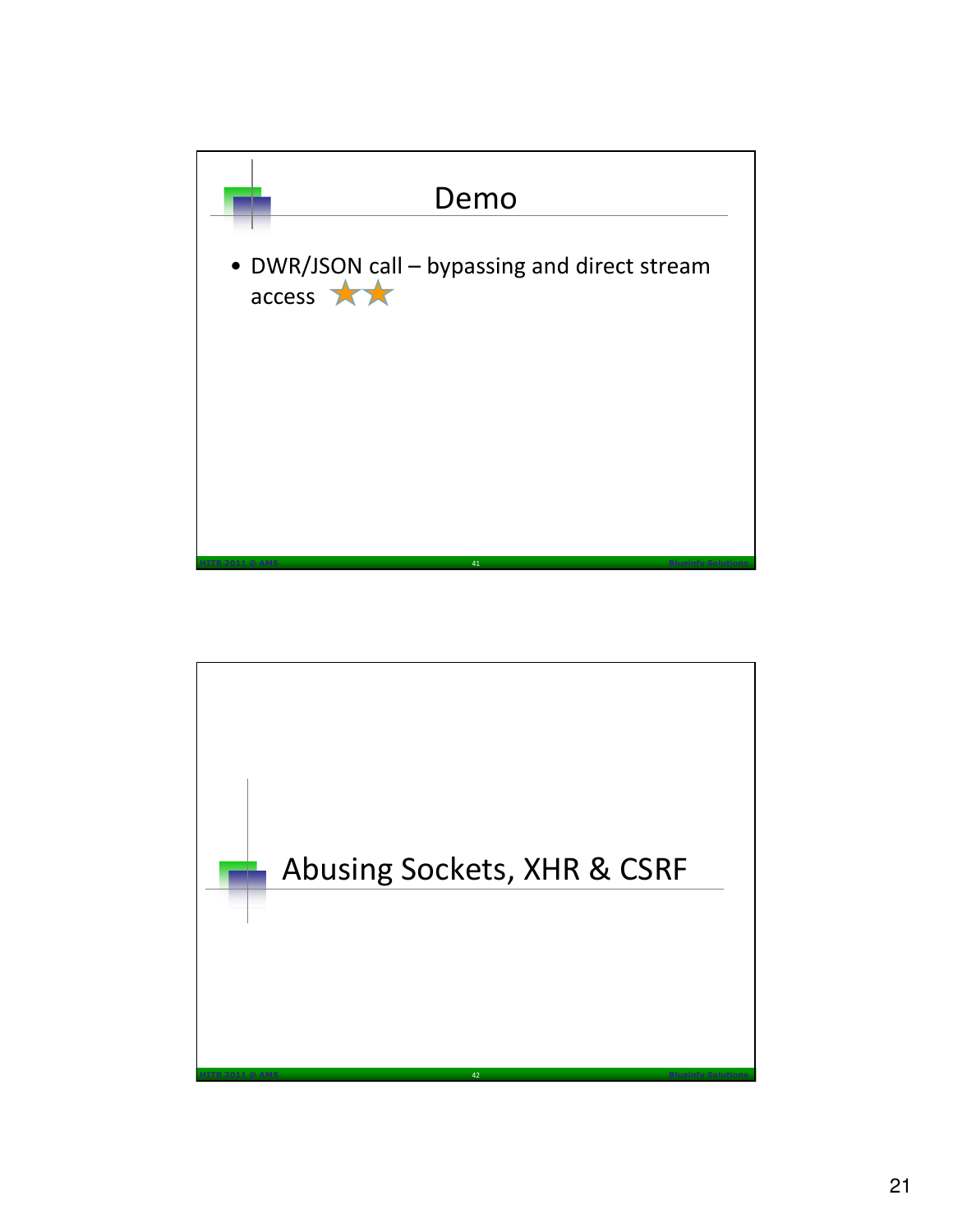

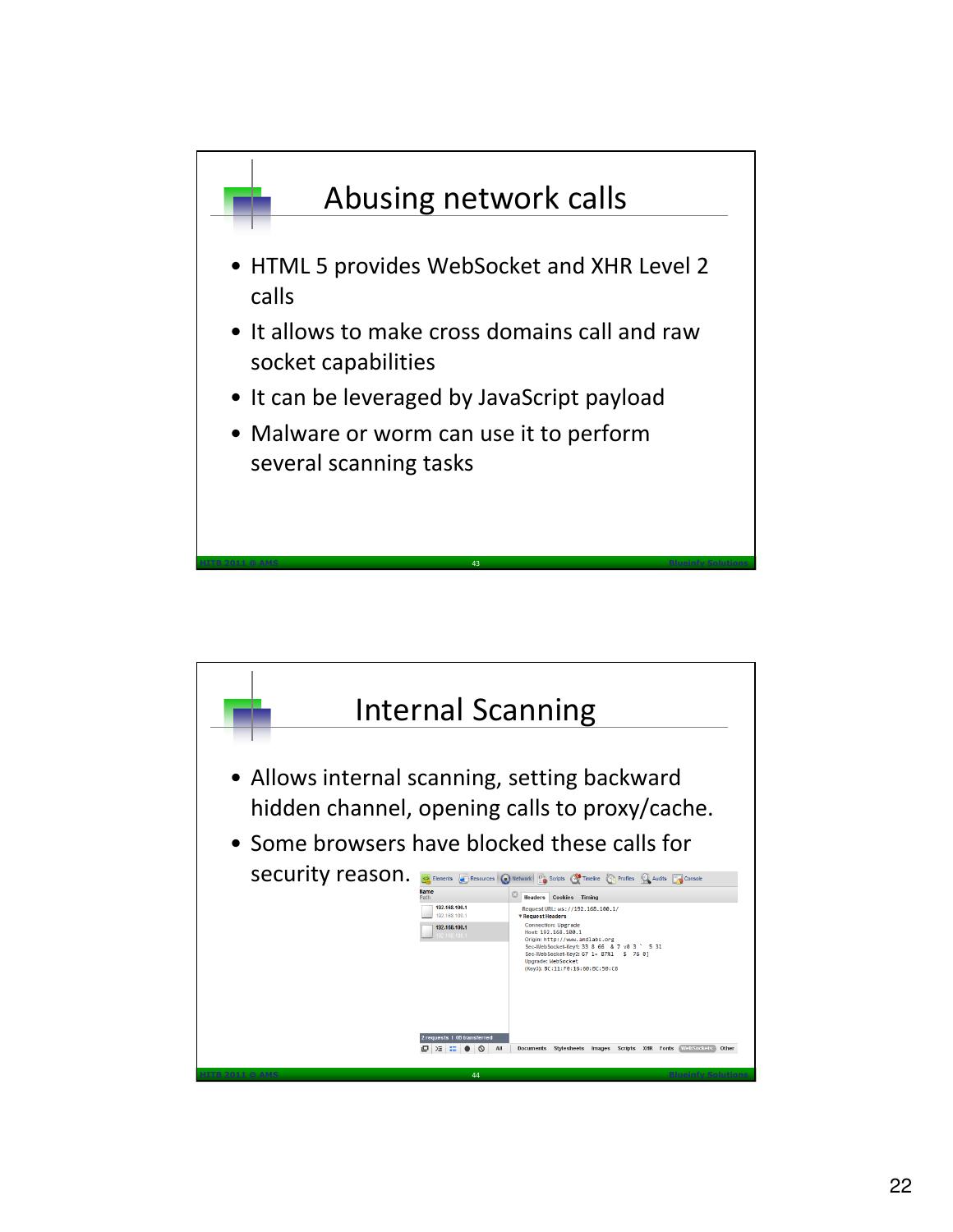

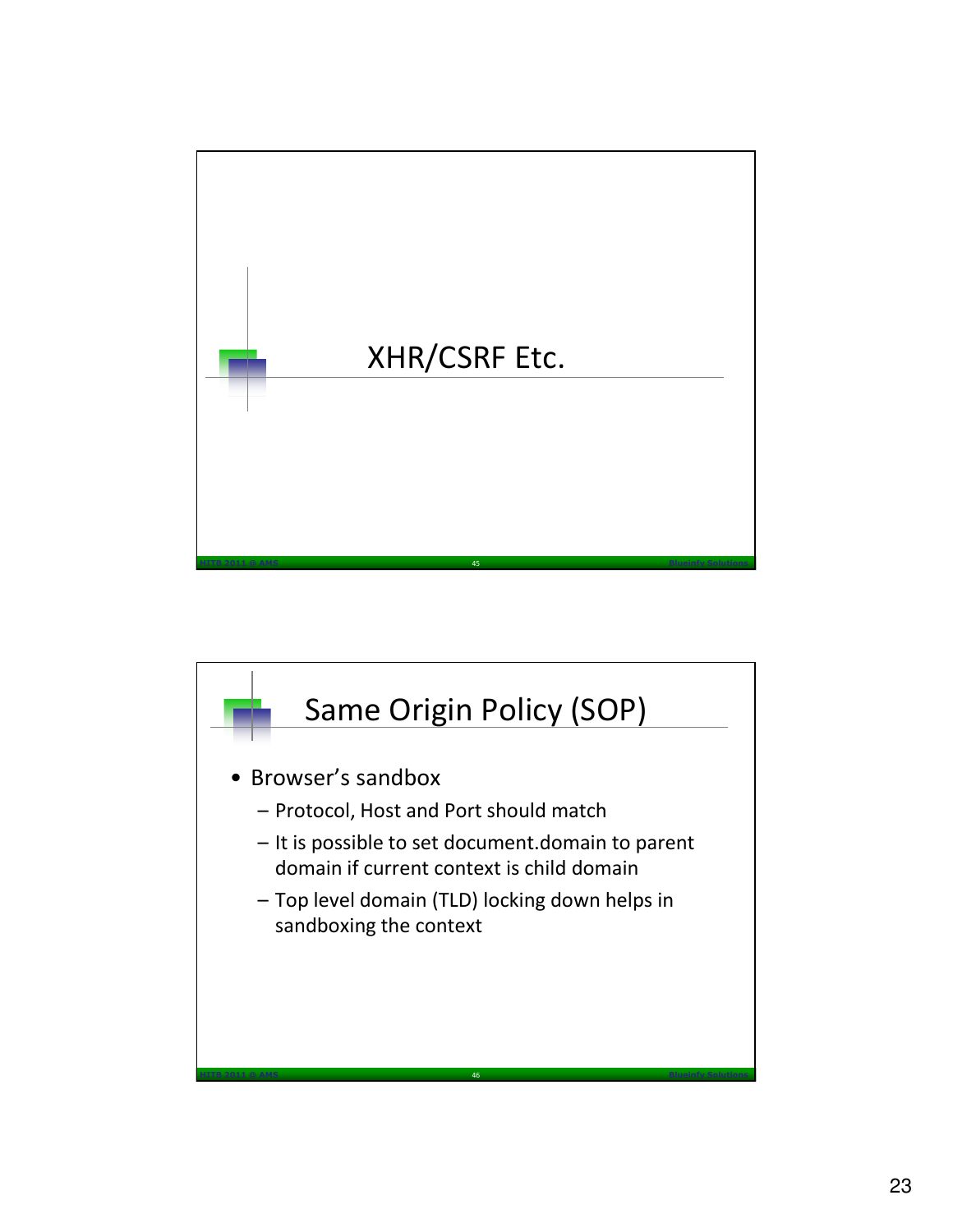

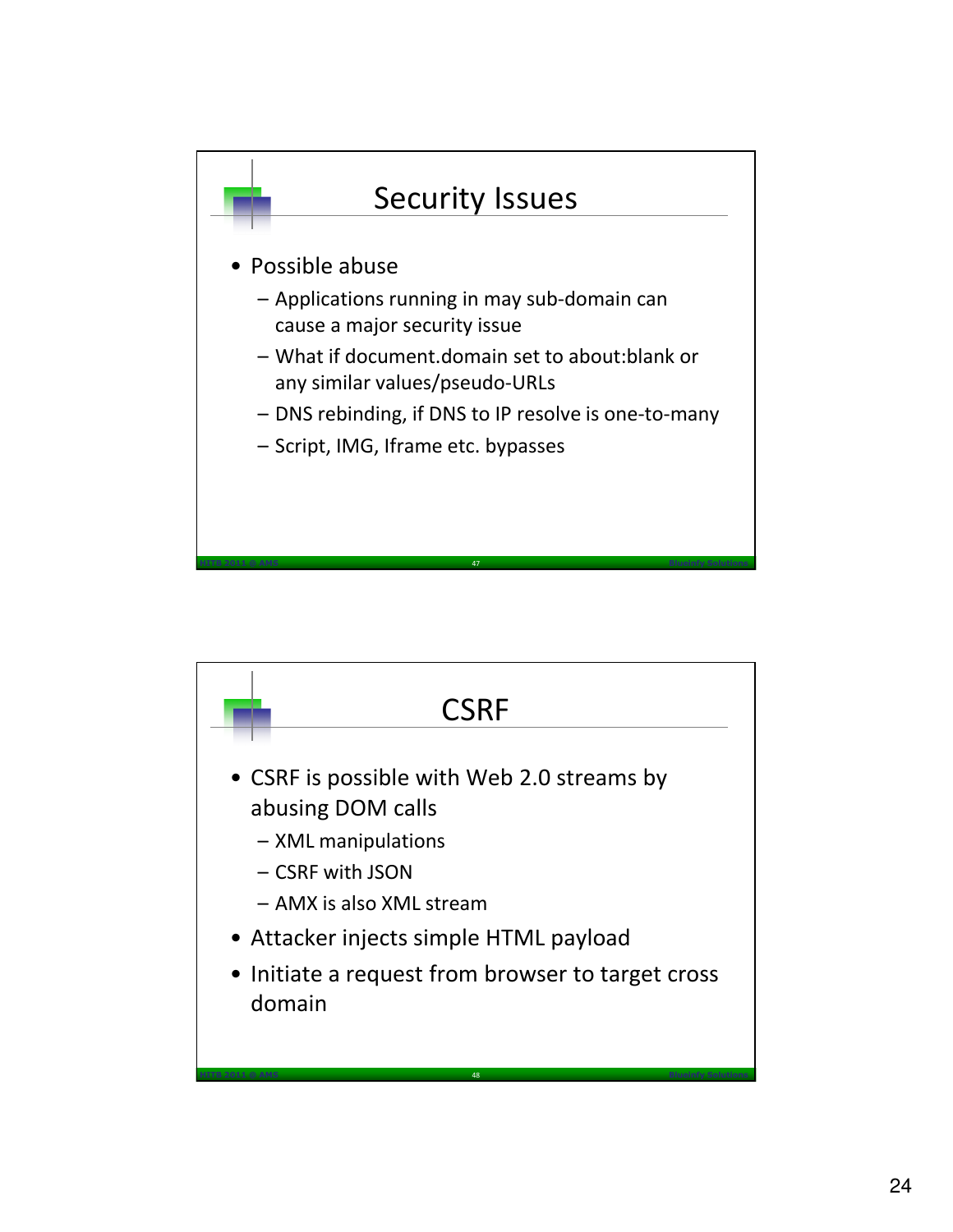

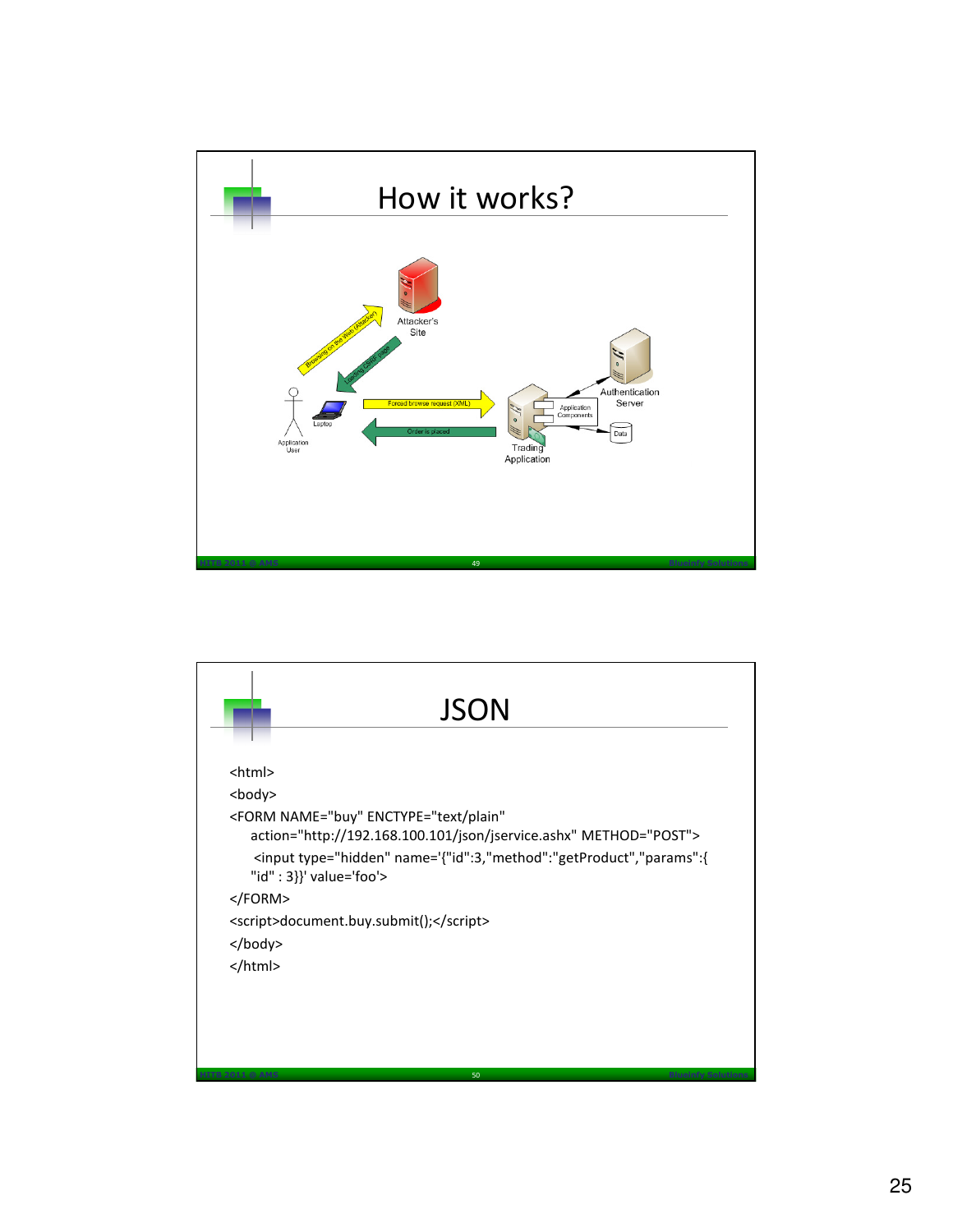

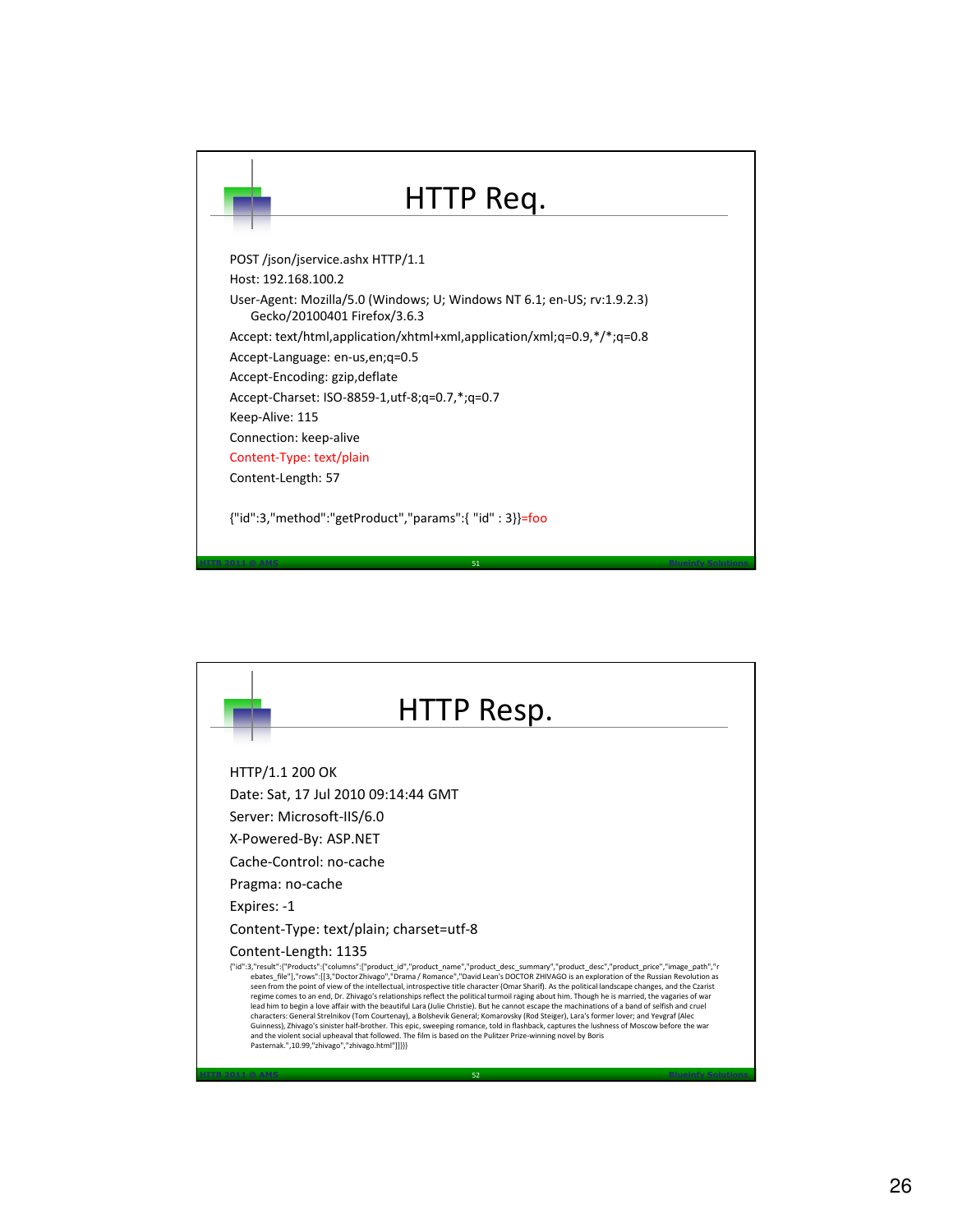

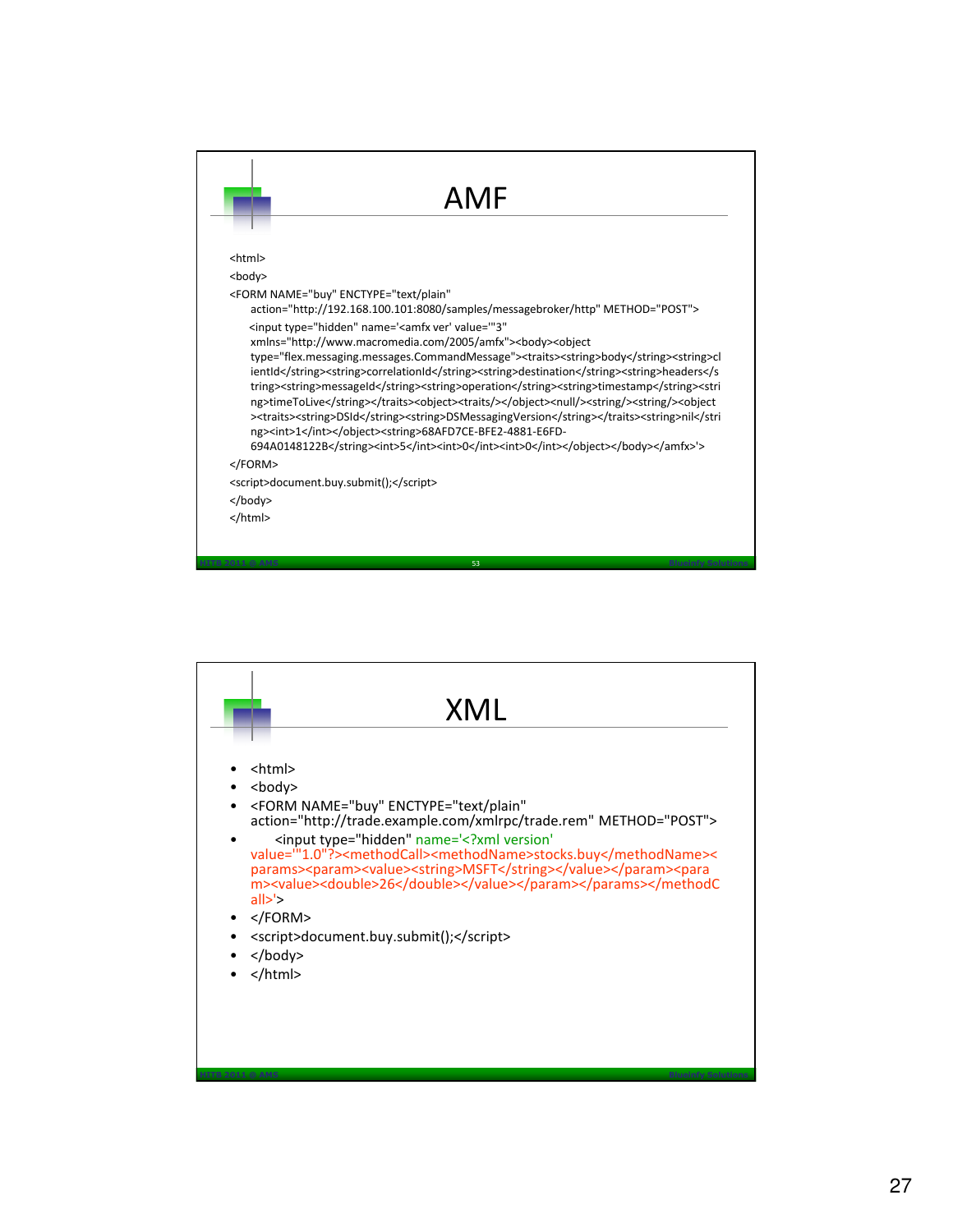

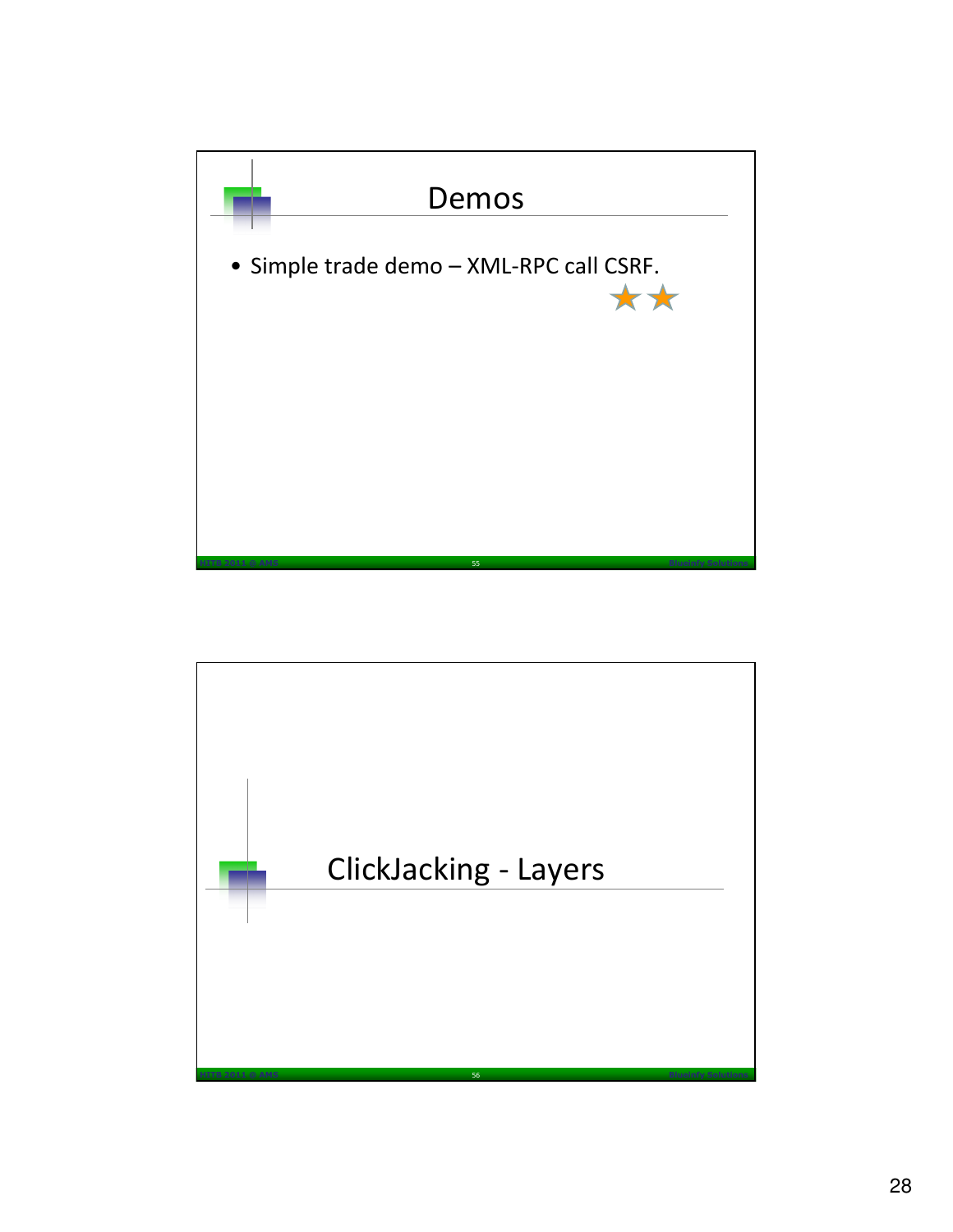

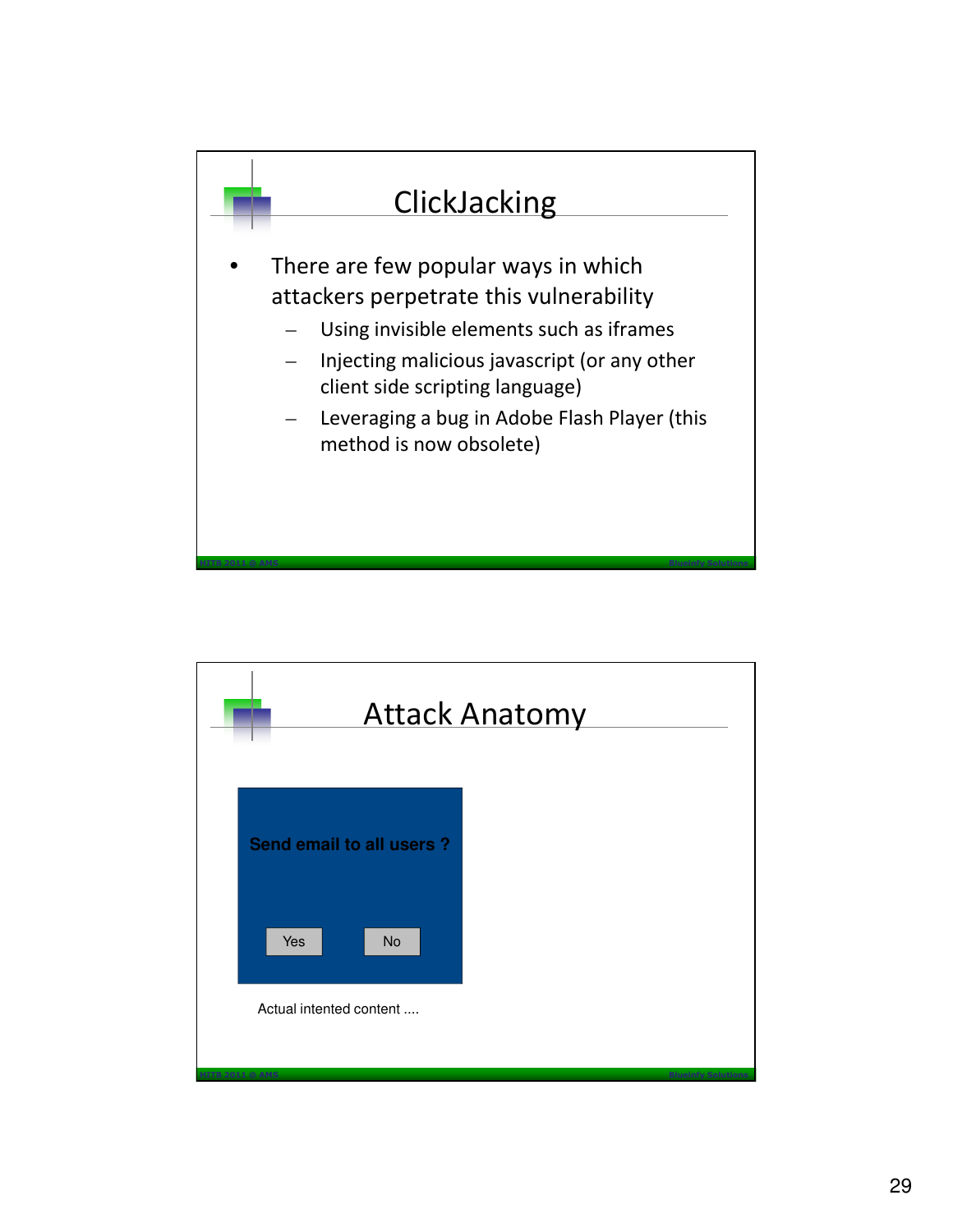

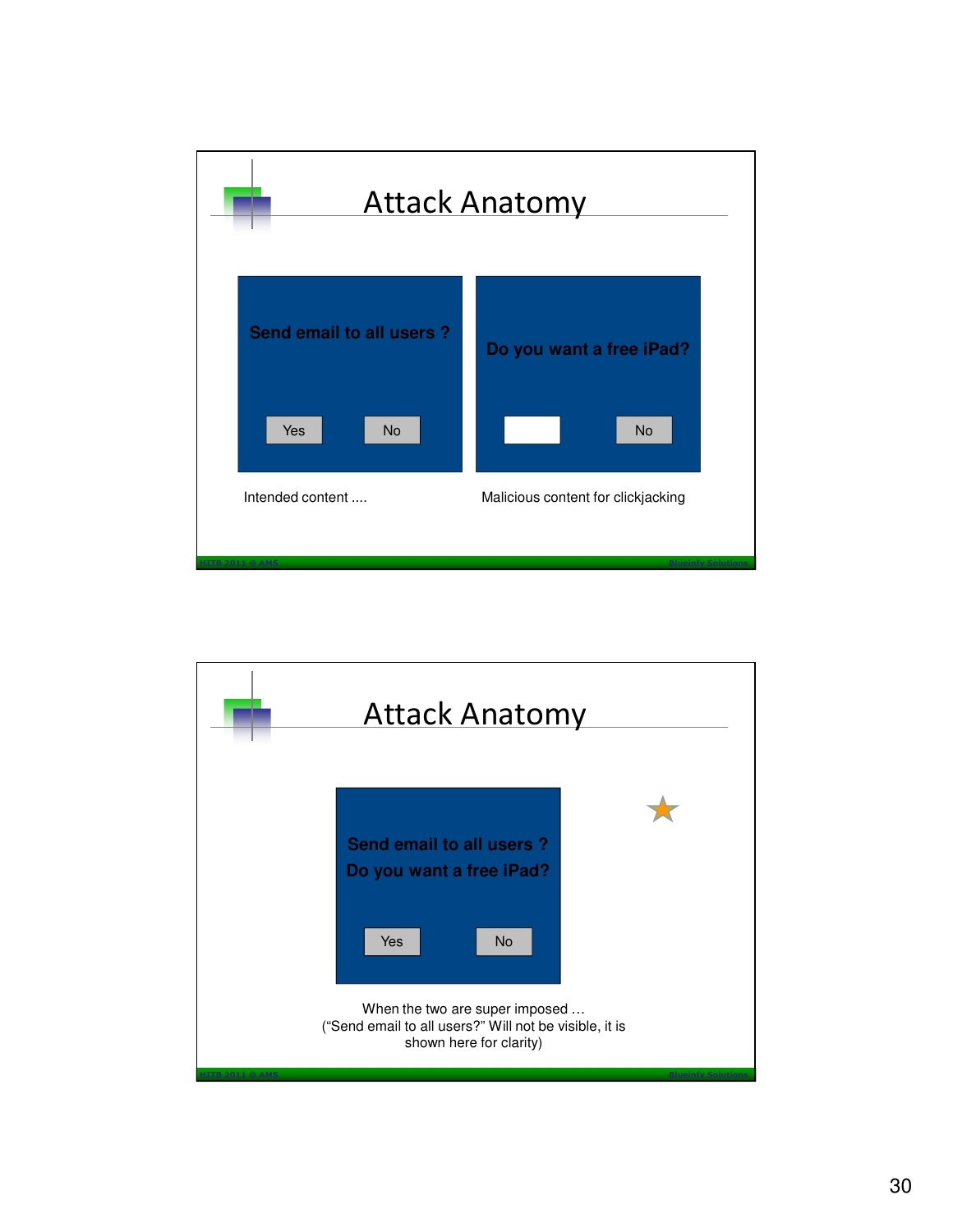

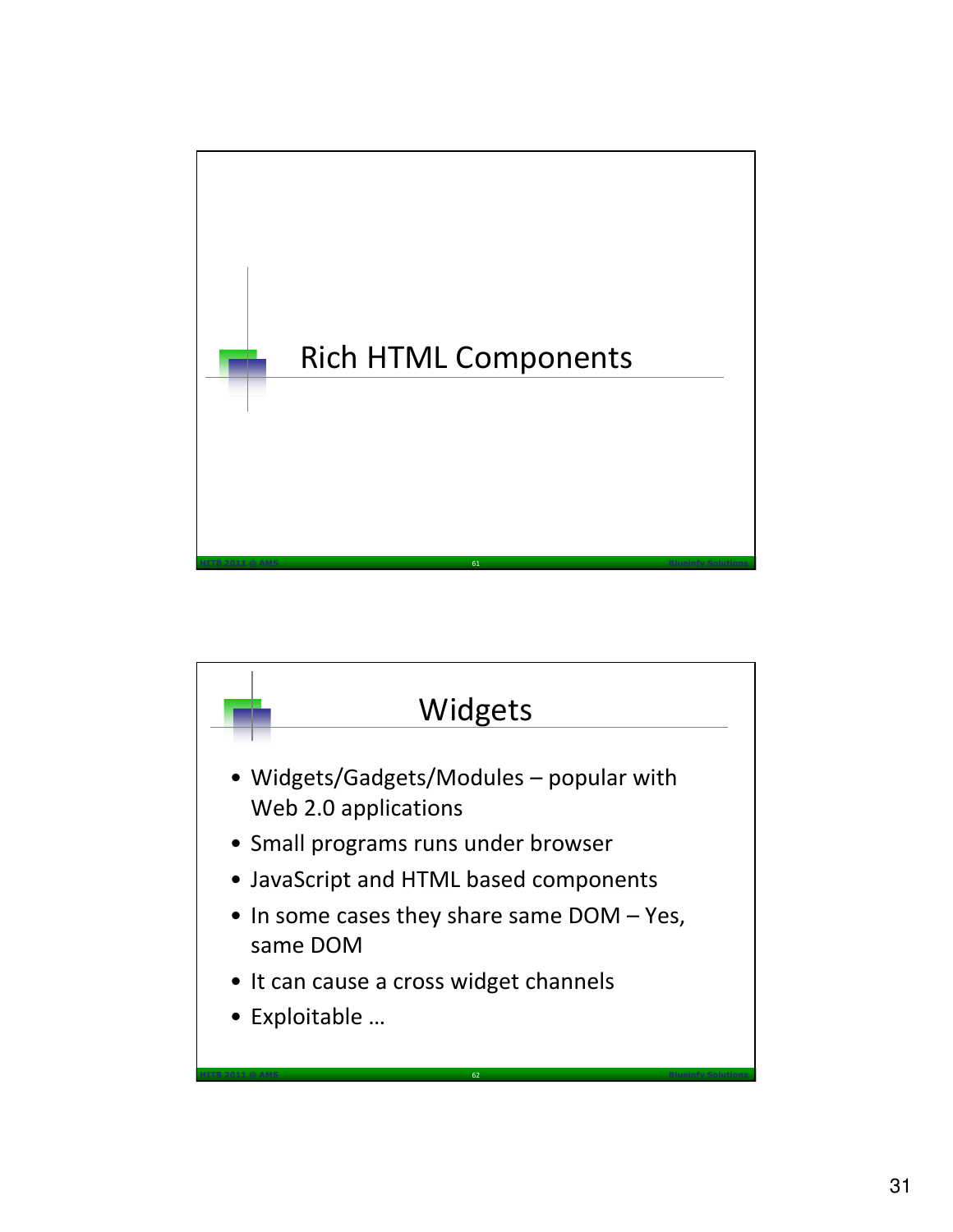

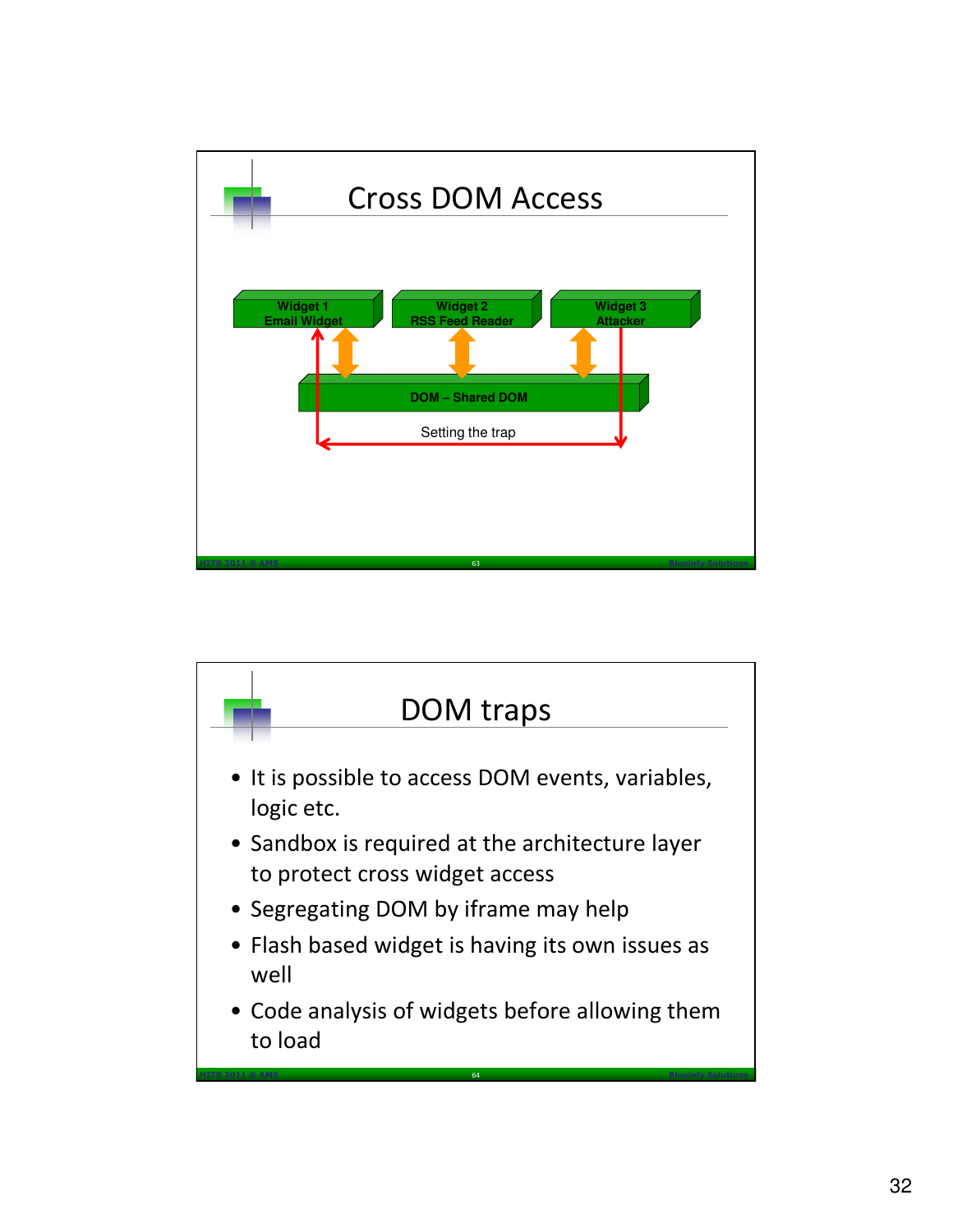

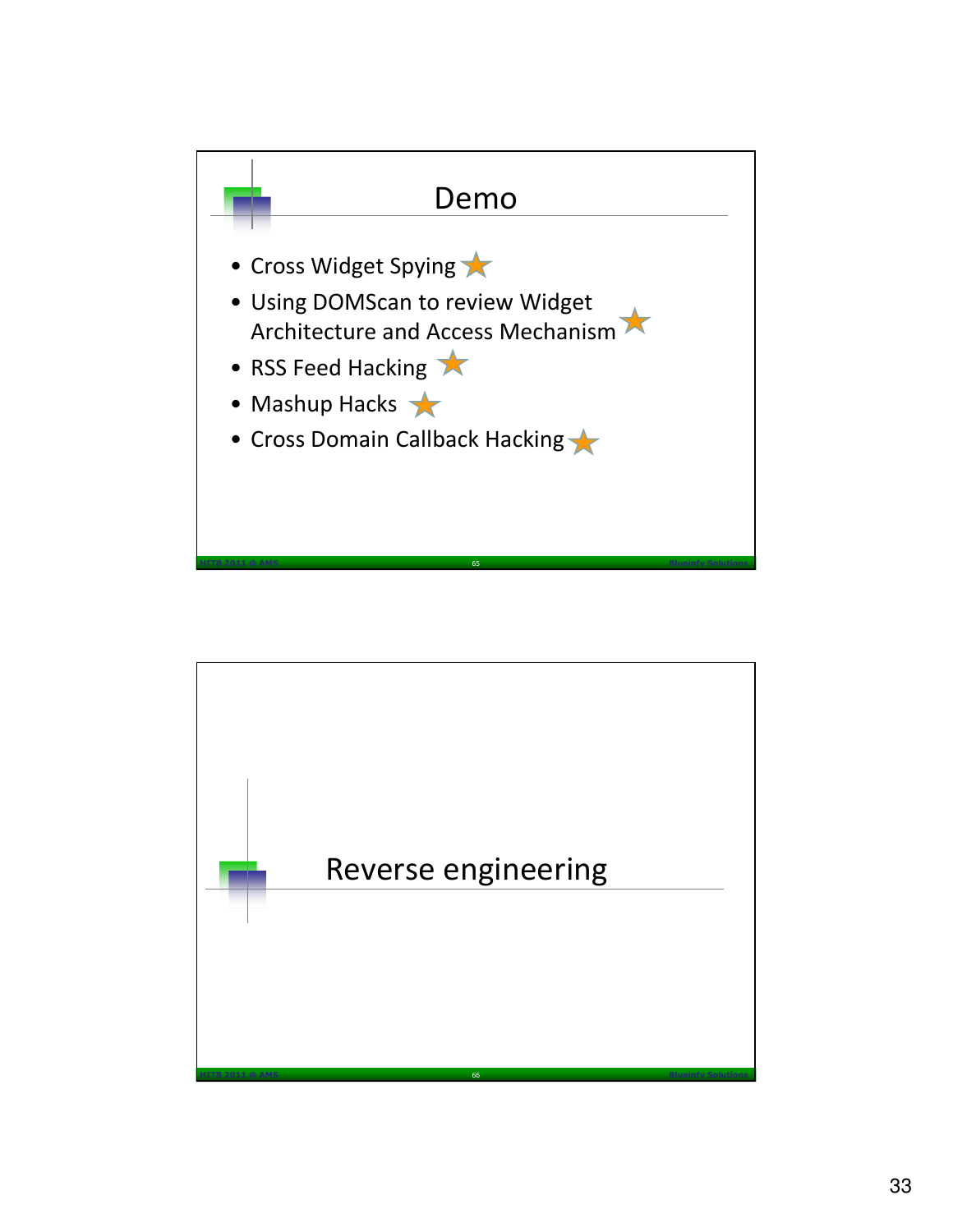

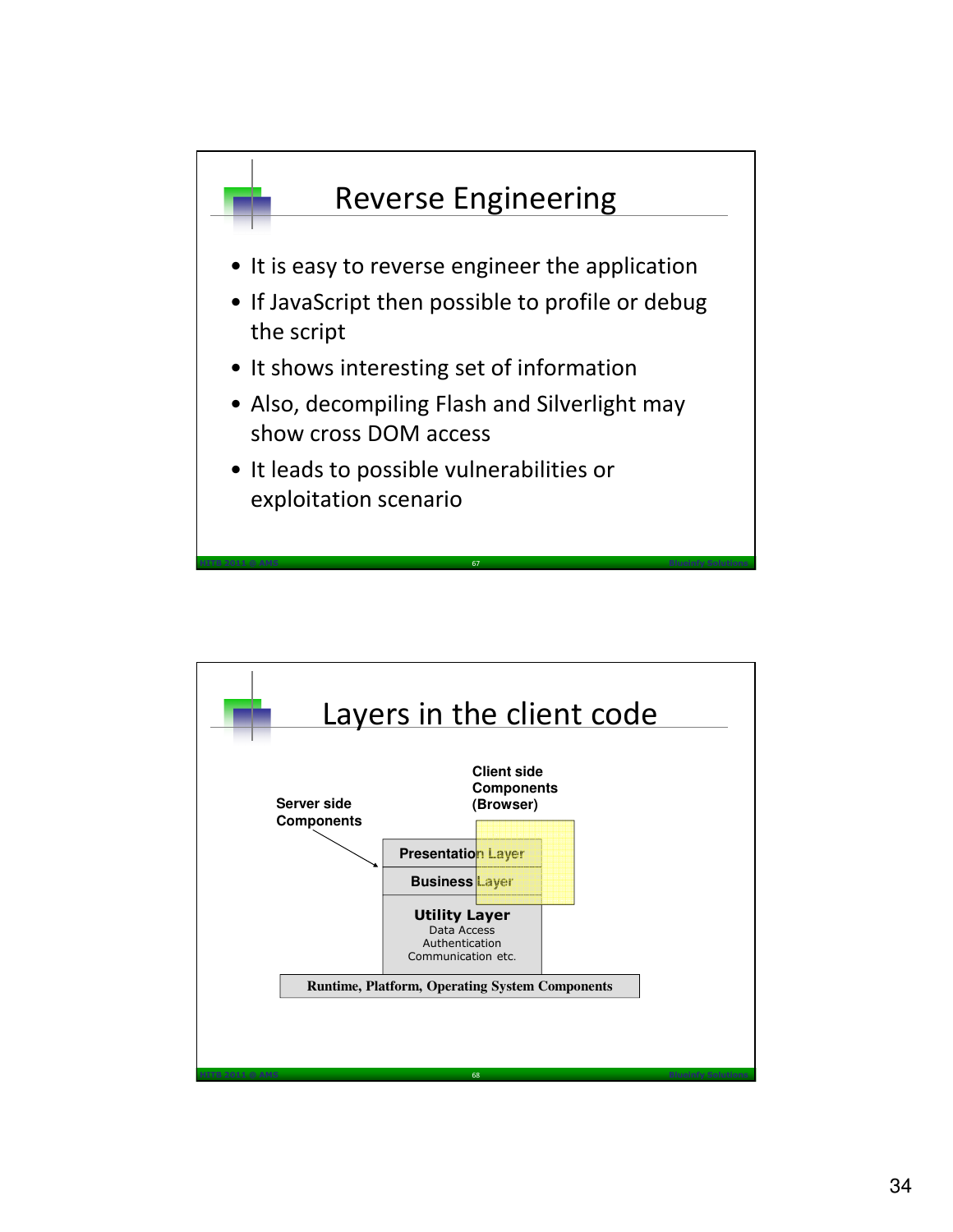